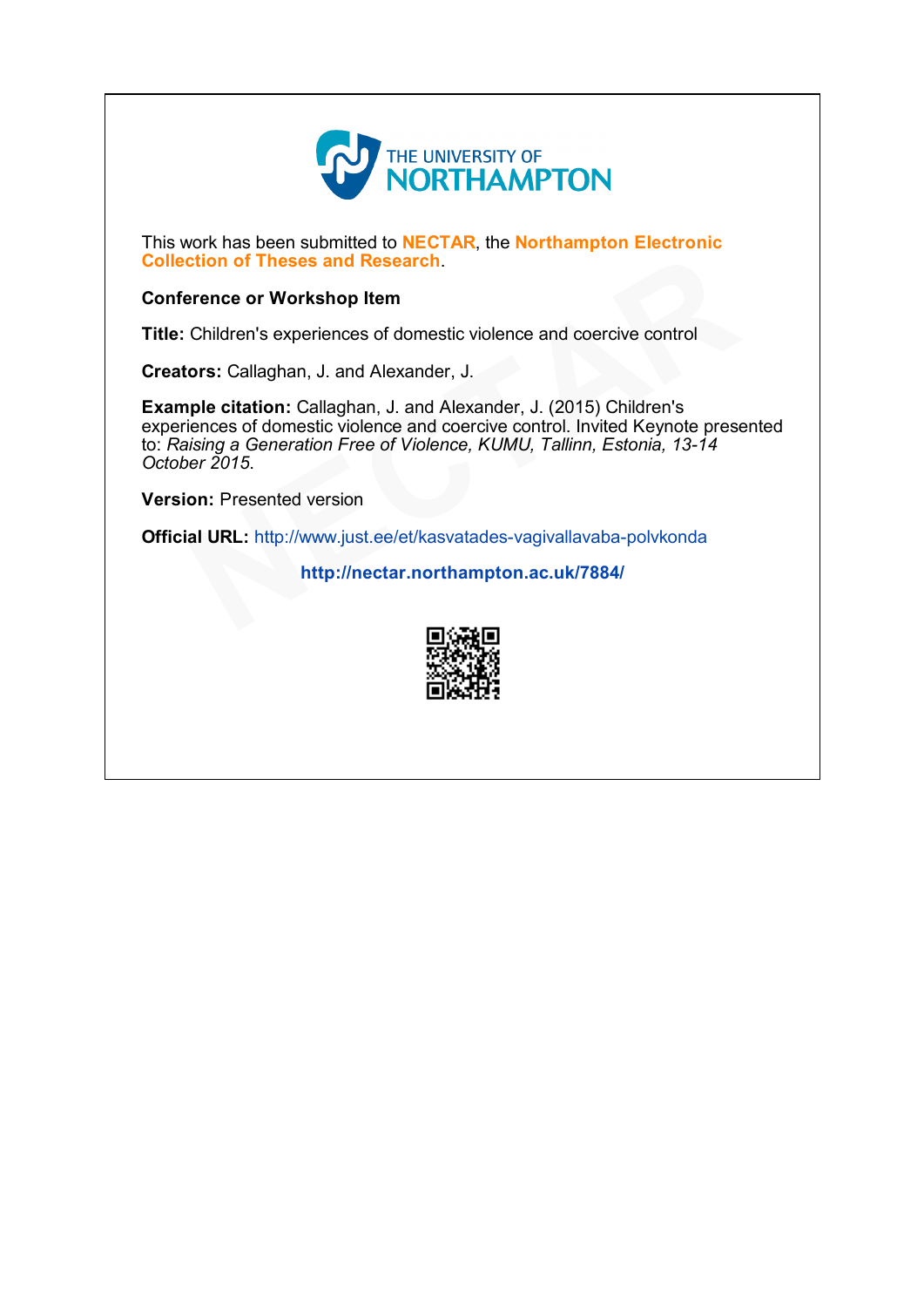# Children's Experiences of Domestic Violence





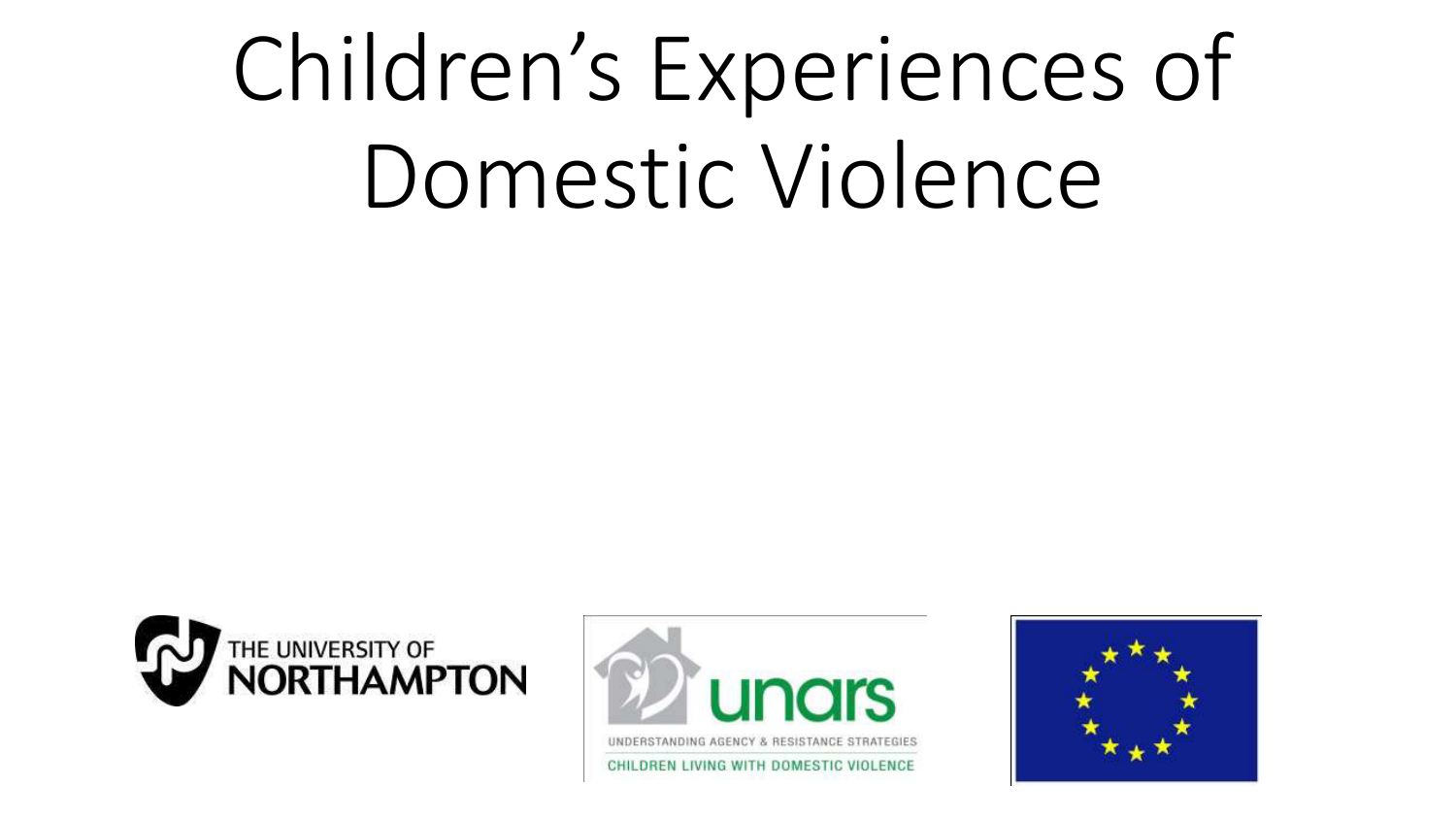### Domestic violence: A widespread problem for children

- The European Union Agency for Fundamental Rights (2014) report on violence against women estimates that one in three women in Europe are victims of violence during their lifetime
- and that 40% of women in Europe have experienced psychological abuse.
- 29.5% of young people under 18 have been exposed to domestic violence during their lifetime (12% of children under 11, and 17.5% aged 11-18)
- 5.7% of children and young people, will experience domestic violence in a year (Radford, Corral, Bradley, & Fisher, 2013)
- Domestic violence and abuse are issues that affect a large percentage of European children
- research evidence suggests that its psychosocial impact can be severe.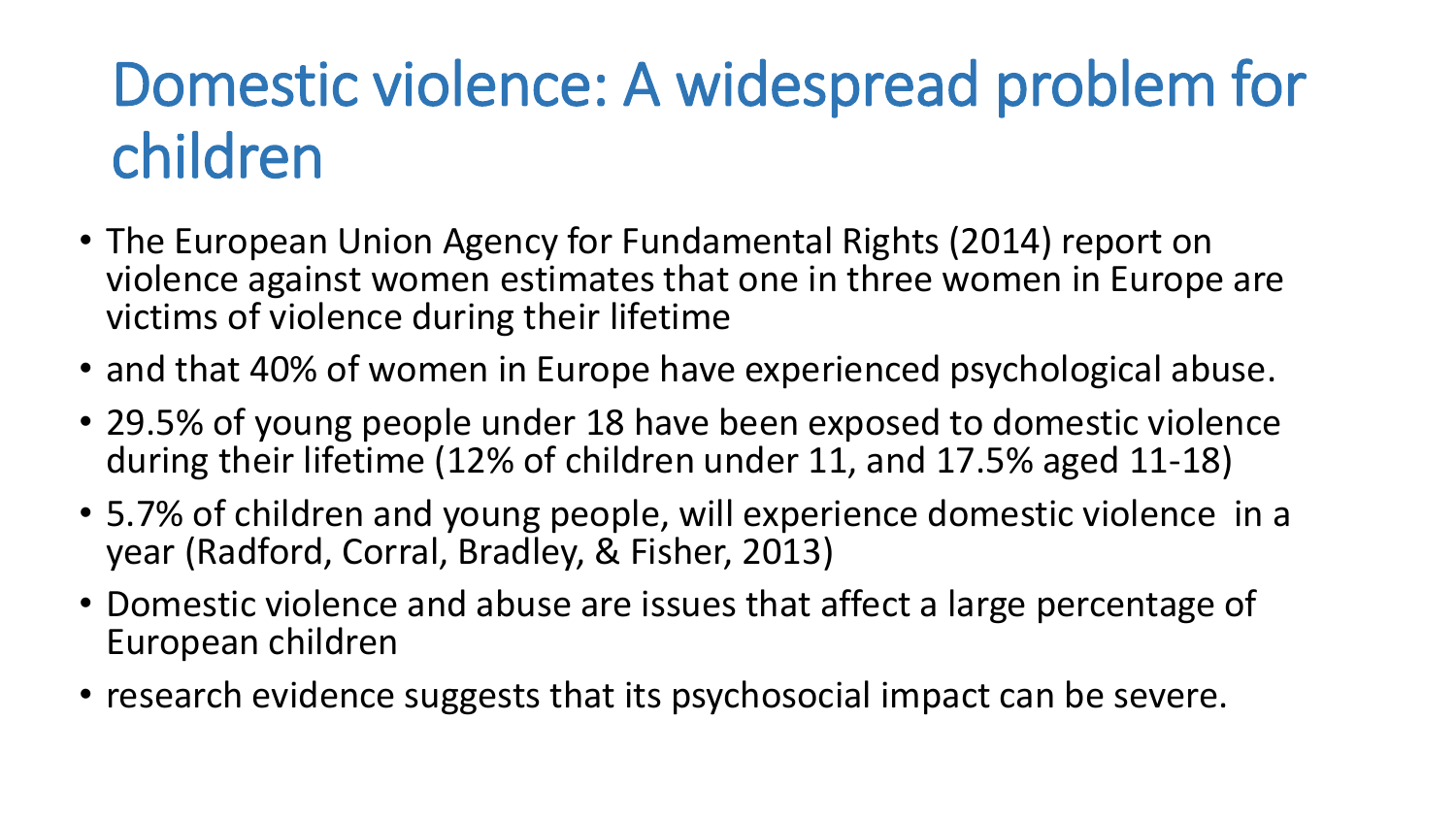### Impact of domestic violence on children

- higher risk of mental health difficulties throughout their lives (e.g Bogat et al, 2006; Fergusson, et al, 2005; Meltzer, et al , 2009; Mezey et al, 2005; Peltonen et al, 2010)
- Possible lasting neurological impact, with far-reaching implications for young people's lifelong wellbeing (Anda et al., 2006; Choi et al 2012; Koenen et al., 2003).
- increased risk of physical health difficulties (Bair-Merritt et al 2006)

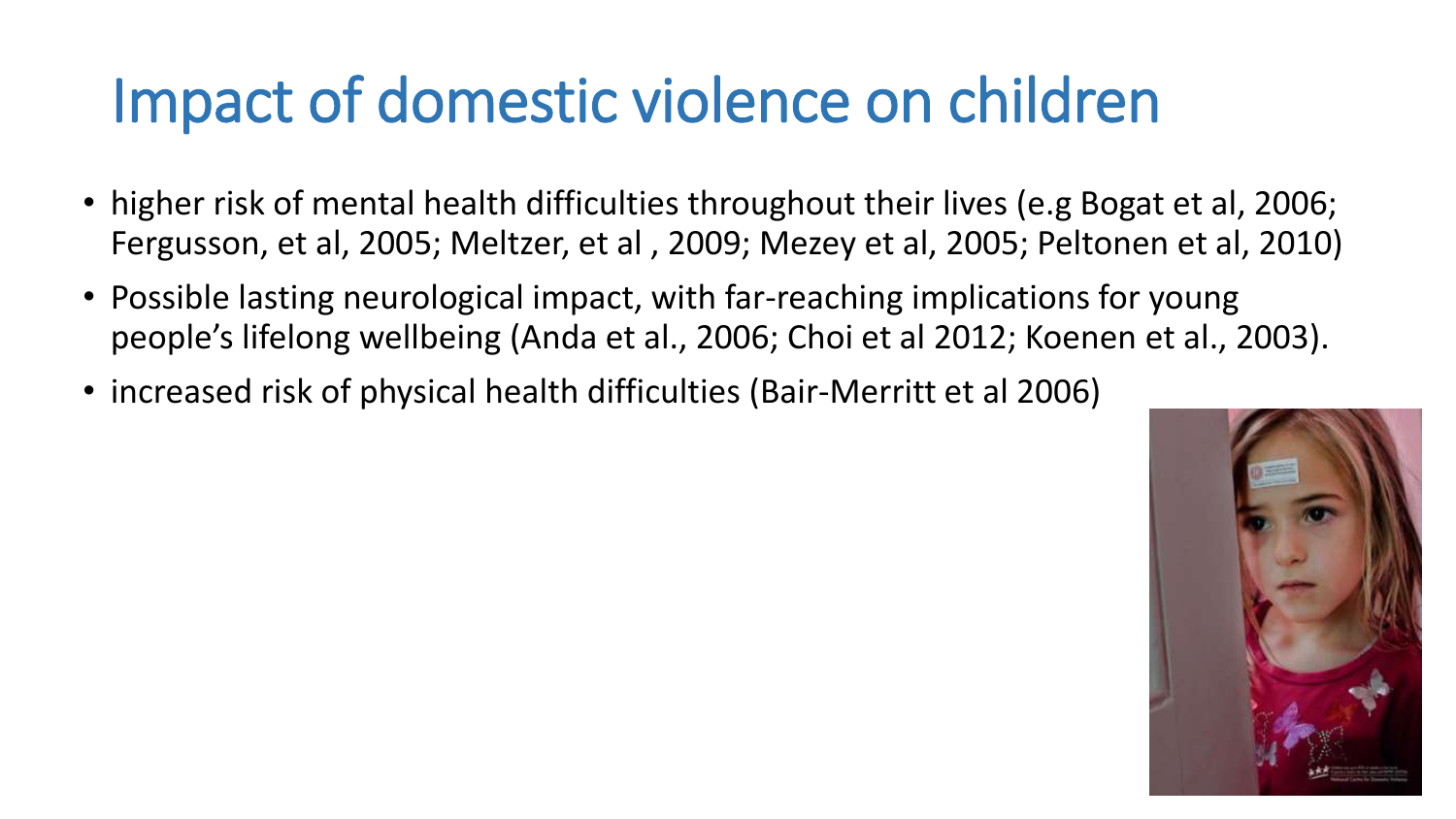### Impact of domestic violence on children

- risk of educational drop out and other educational challenges (Byrne & Taylor, 2007; Koenen et al 2003; Willis et al., 2010)
- risk of criminalisation (R.Gilbert et al., 2009; T. Gilbert et al, 2012; Kwong et al 2003)
- interpersonal difficulties (Black et al 2010; Ehrensaft et al., 2003; Siegel, 2013).
- Vulnerable to being bullied, and bullying (Baldry, 2003; Lepistö et al 2011)
- more vulnerable to sexual abuse and sexual exploitation, becoming involved in violent relationships themselves and other possible abuses across their lifespan (Finkelhor et al 2007; Turner et al, 2010).

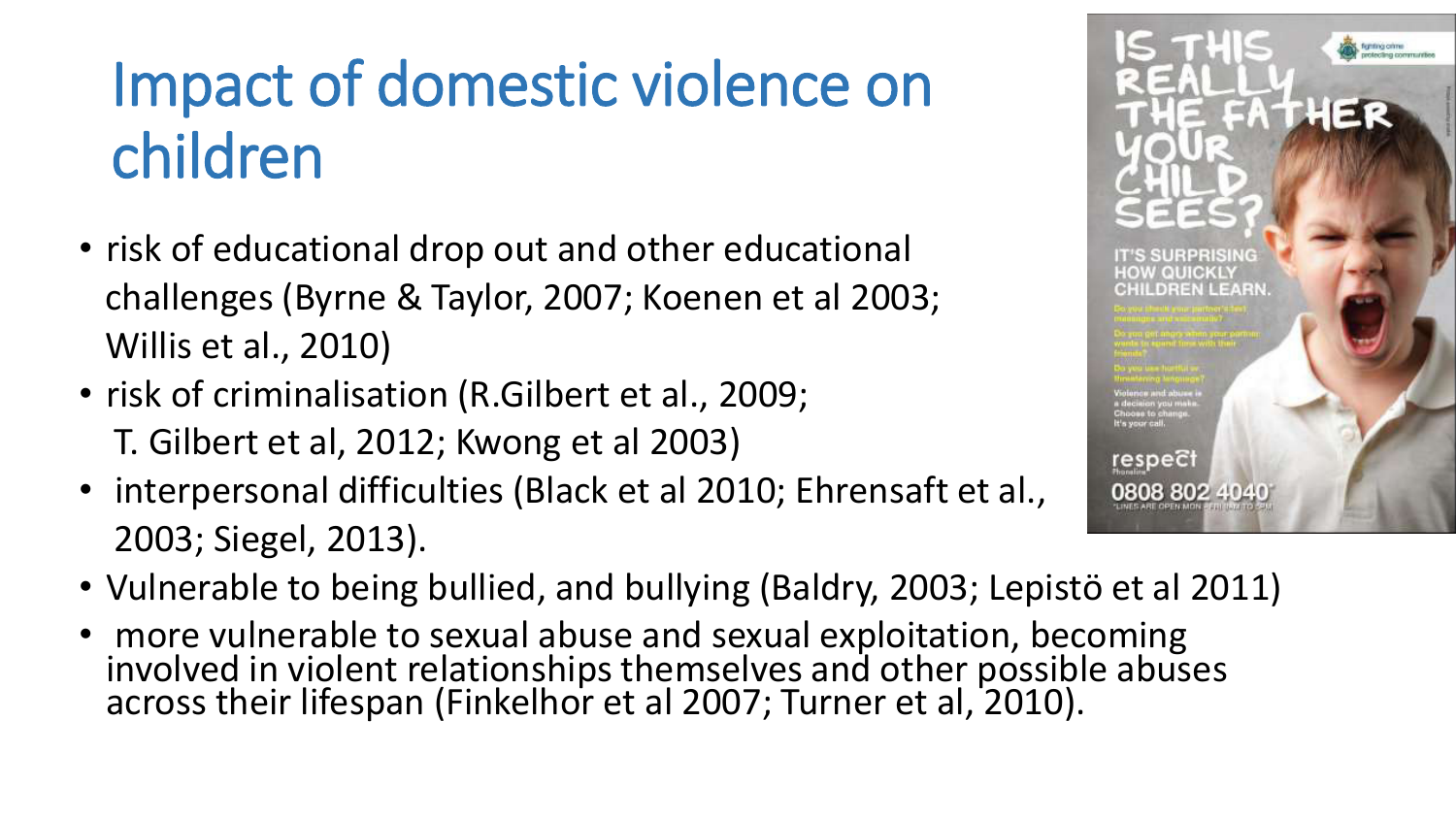### The lasting impact of domestic violence on children

- It has been suggested that 'witnessing' domestic violence is at least as impactful, and possibly has even worse consequences, than being directly physically abused (Moylan et al., 2010; Sousa et al., 2011).
- This is because domestic violence and abuse pervades the family and has a negative impact on patterns of relating throughout the household (Cooper & Vetere, 2008).
- Research by the organization Co-ordinated Action Against Domestic Abuse (CAADA, 2014) demonstrates a correlation between children's experience of domestic violence, and their experience of direct harm, with 62% of children on their case database being victims of both.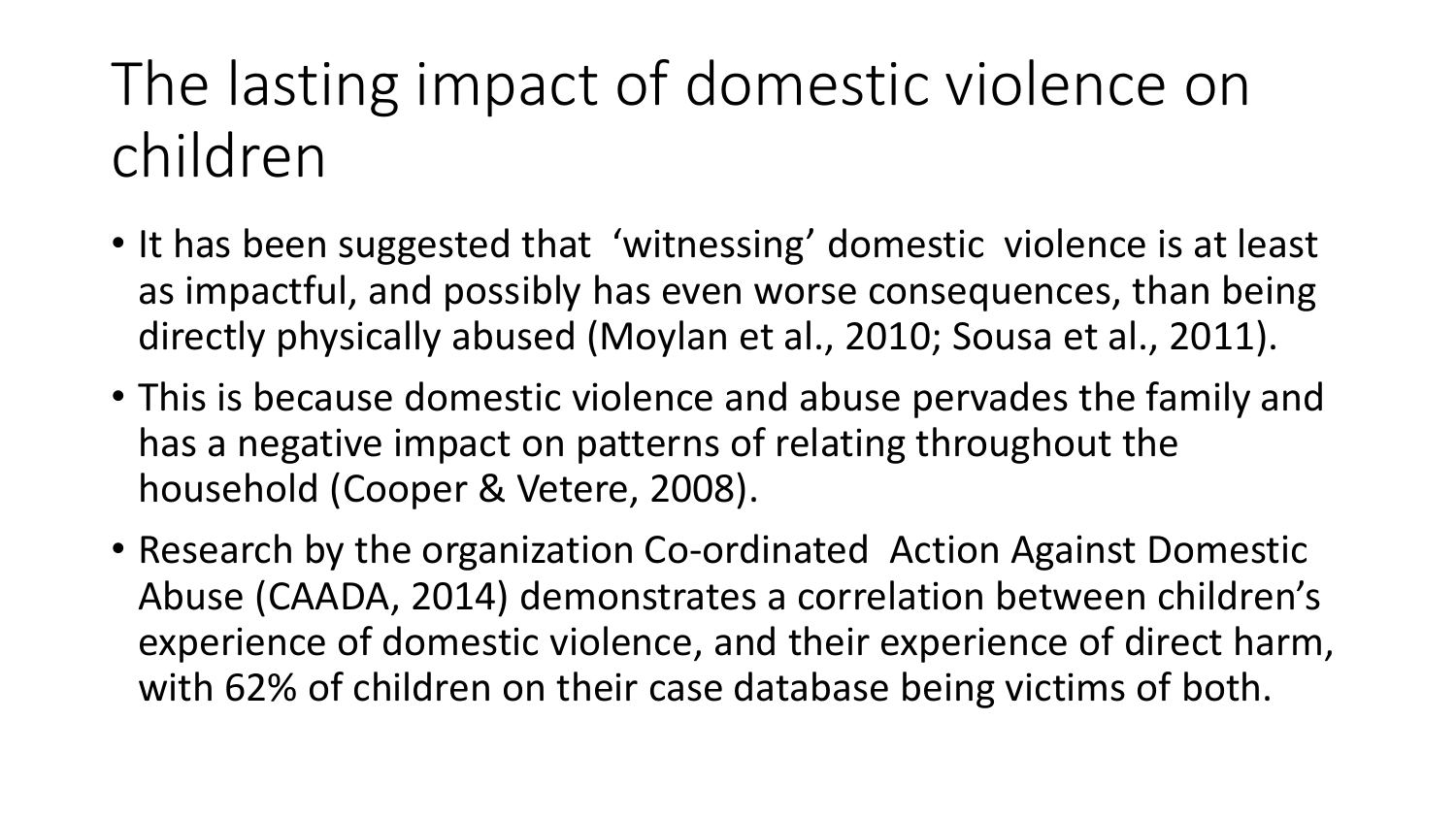### Review of 177 scientific articles - 'child\*'. 'domestic violence'

Key word cloud Move your mouse over each item 1 = A. abused adolescent adolescents adolescents adult aggression attachment battered behavior Dechaviors c. Child child abuse Childhood Children childrens ohilds clinical data dating domestic dv e.g. on effects emotional at experienced experiences **exposed exposure** externalizing factors families family gender guest infant ing internalizing Interpersonal intervention interview interviewer interviewer interviewer interviewer interviewer interviewer interviewer interv m. maltreatment maternal mental\_health mother sn narrative neglect outcomes, parental parenting parents participants partner physical pregnancy prevention problems psychological PTSD relationship relationships Teported representations record of PSCarchers Resilience risk s. Sample scores sexual social social\_work strategies Studies Study symptoms their trauma victimization victims Violence violent witnessed witnessed WOMen<sub>youth</sub>

**Wmatrix** 

@2000-131/CRFL, Lancadar University For technical queres please contect Paul Rayson : p.rayson@lancaster.ac.uk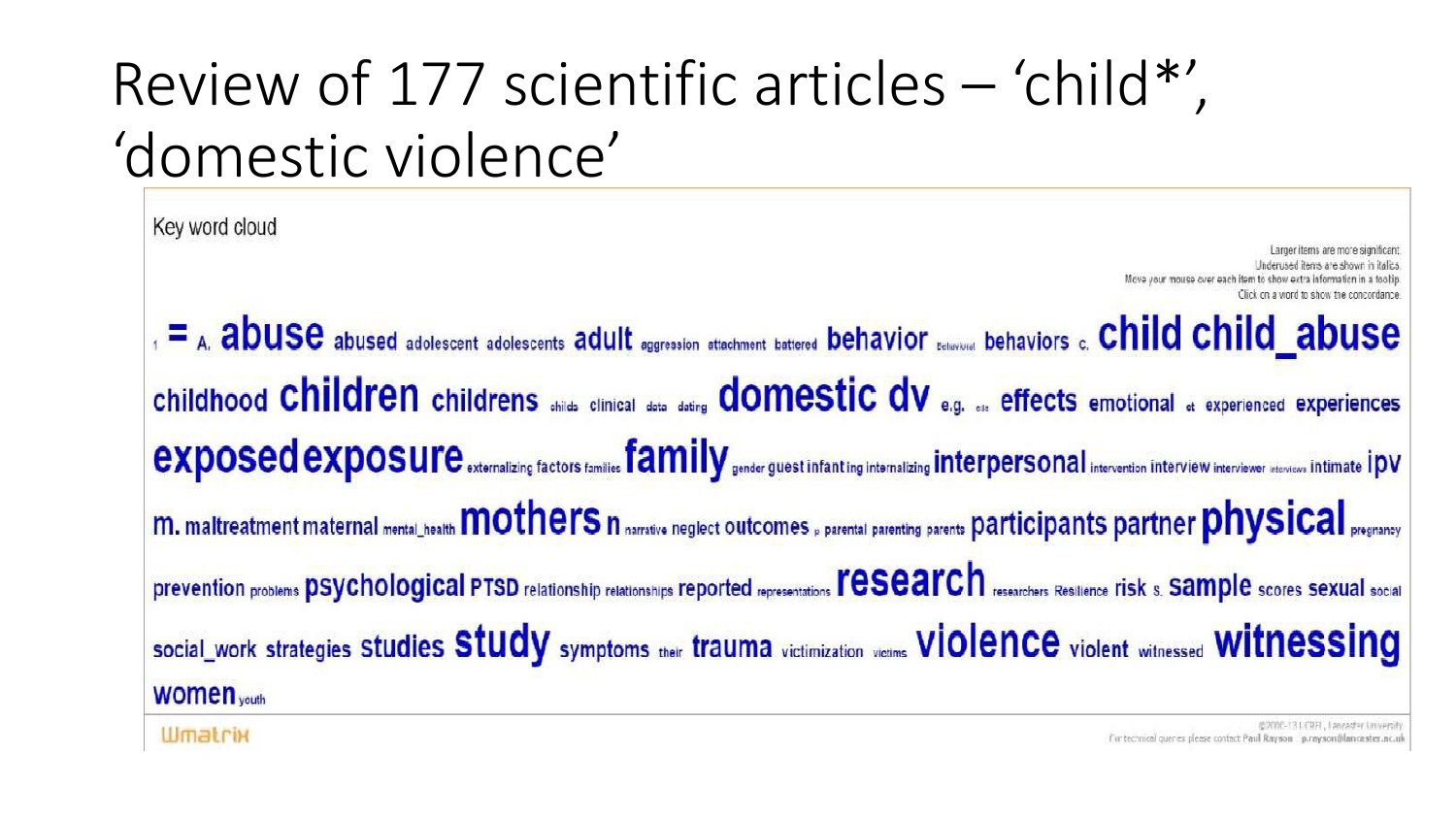## General critiques of literature on children's experiences

- Pathologising: this literature focuses on the *damaging impact* of domestic violence, but not on what *helps*, or how children cope
- Primarily quantitative questionnaire driven
- Quantitative measures the vast majority were not completed by child
- Small number of qual studies
- Children's voice obscured and elided in research
- Child rendered passive, lacks agency or capacity to resist



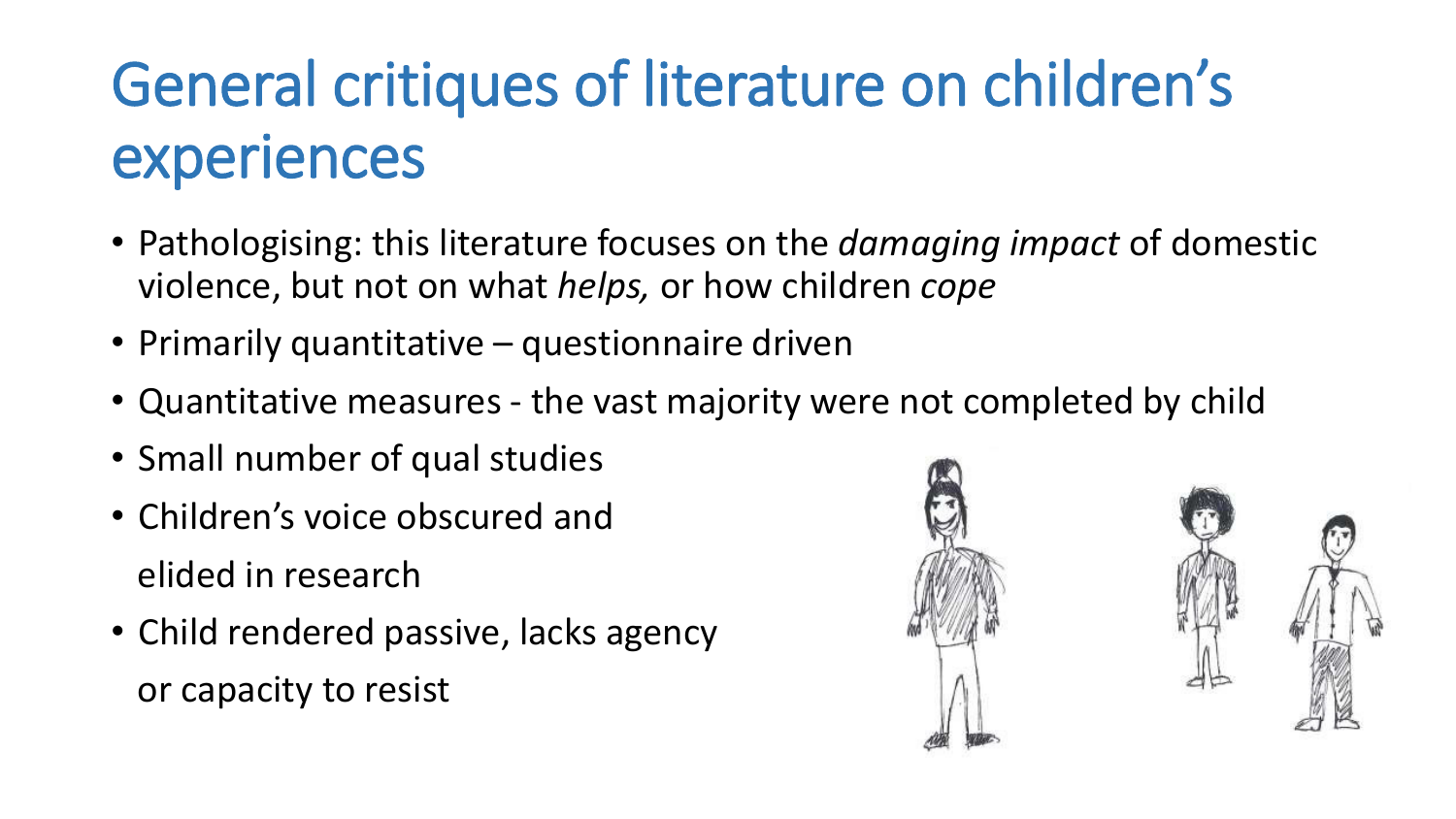• Recognising children's experiences of domestic violence and abuse is an important concern in working effectively with them as victims and survivors in their own right (Mullender et al., 2003; Øverlien, 2011).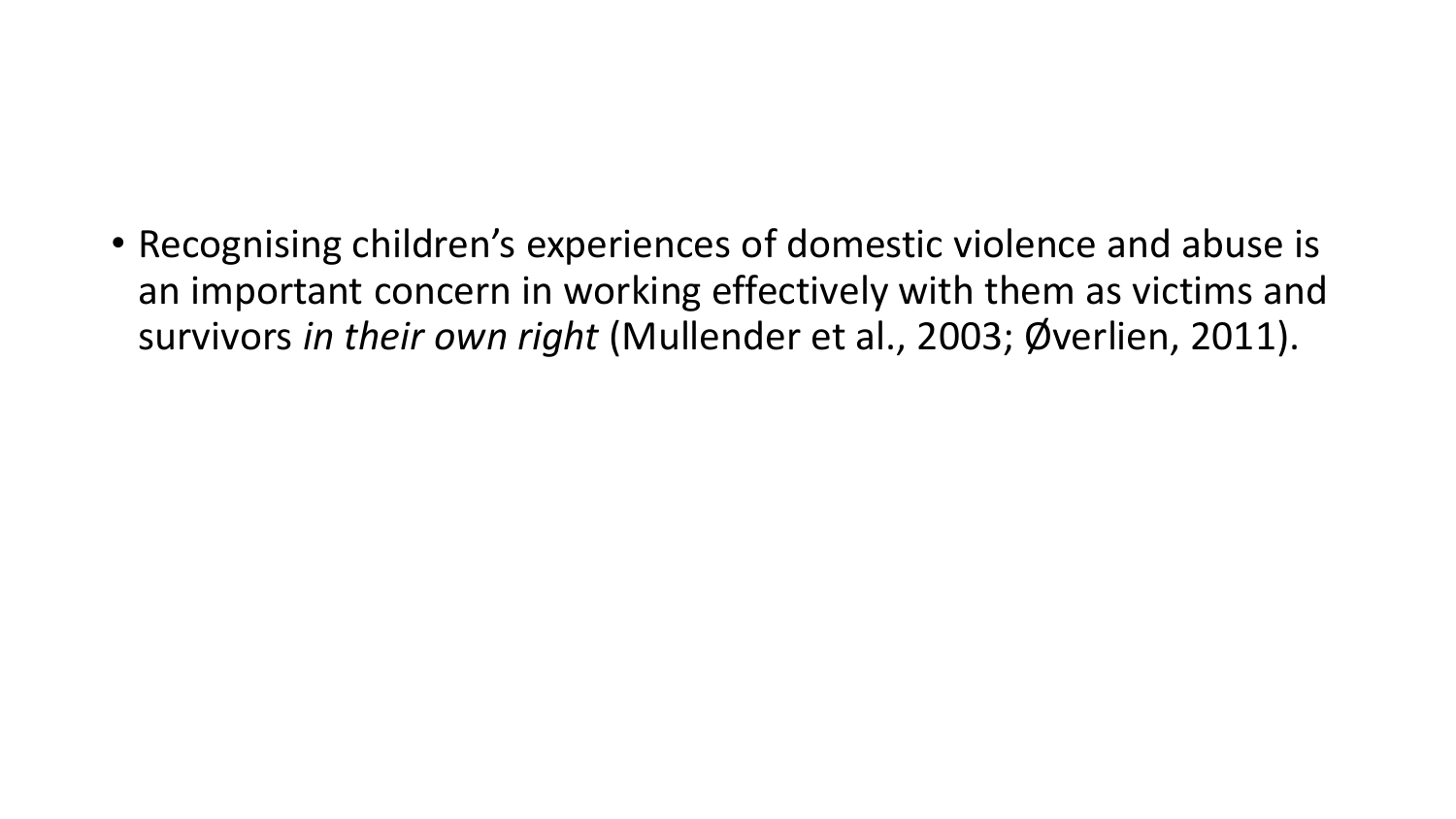### Our work: The UNARS project

- Our focus is on children's capacity to voice their experiences
- We are interested in how children *cope,* their ability to be *resilient,* their sense of *agency*
- 100 interviews with children in Greece, Italy, Spain and the UK including drawings, photos
- 10 week interventions with small groups of young people, focused on agency, resistance, resilience
- Focus groups with professionals and carers
- training programme

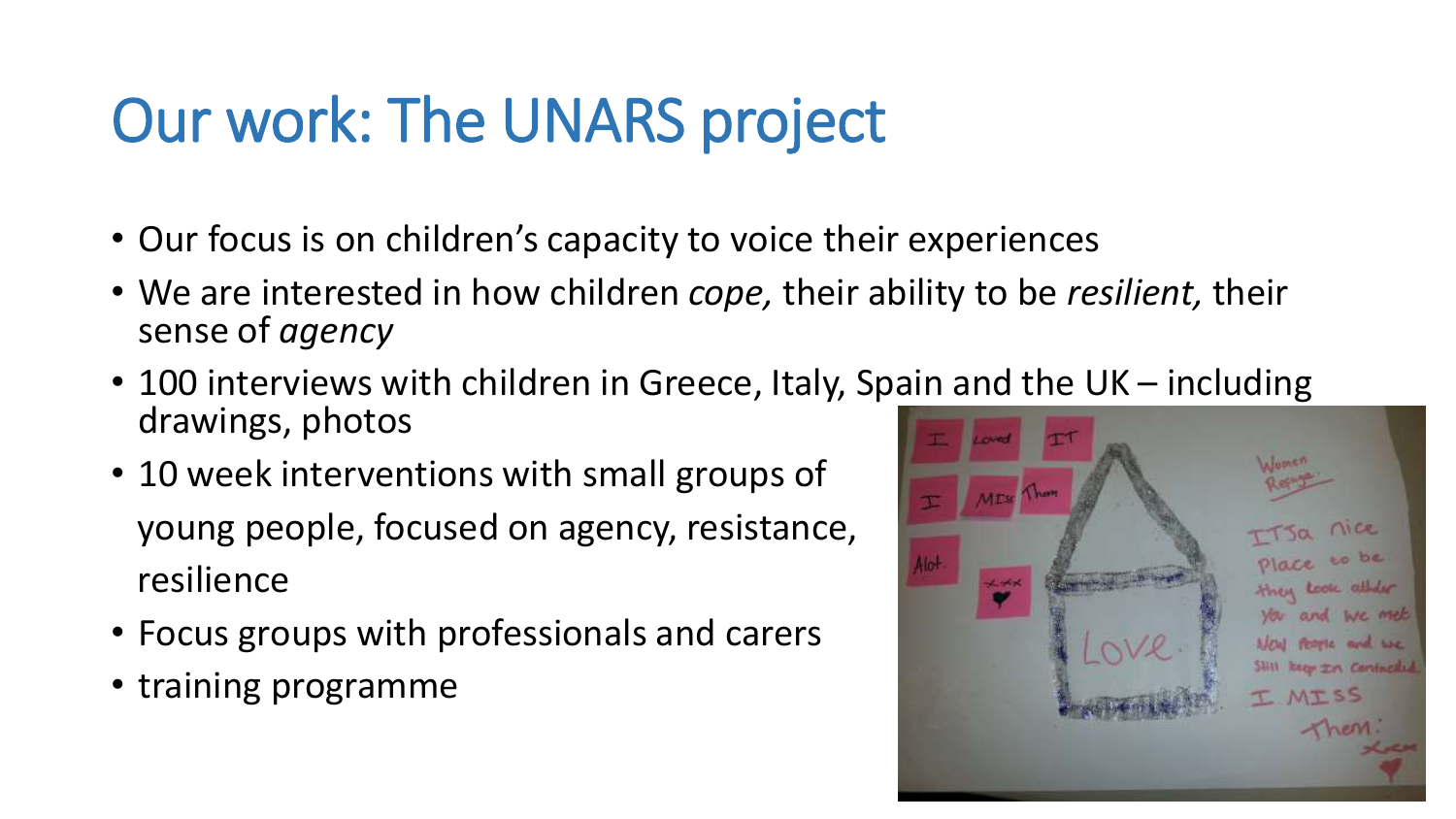## Children's voice in domestic violence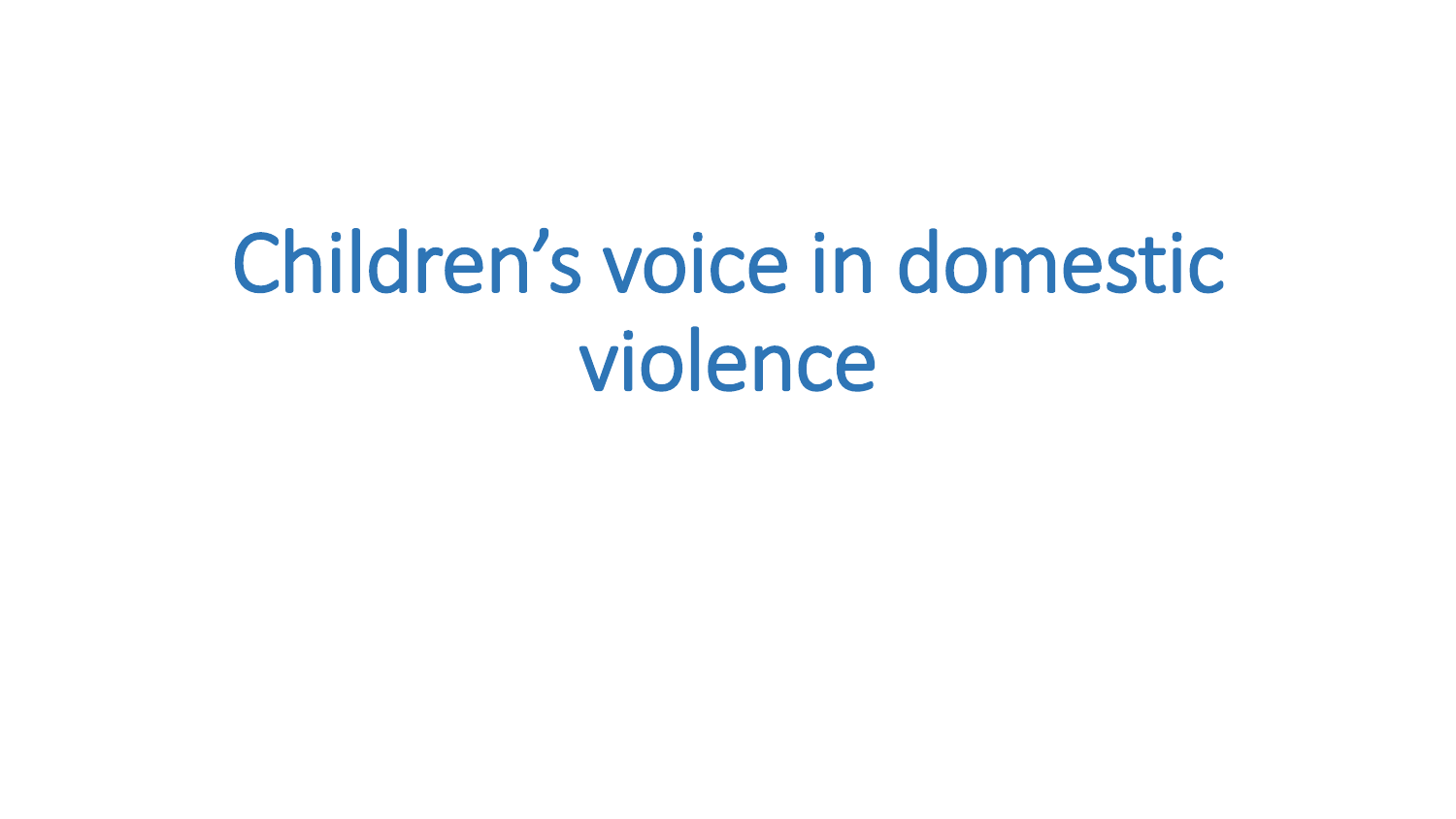### Managing disclosure

- The young people we spoke to had highly crafted accounts of their lives, structured around practices of safe disclosure, strategic telling, and NOT telling
- The dangers of speaking out, the dangers of staying silent
- Stories are (consciously) managed by children
- Produces challenges in 'hearing' children's point of view
- The key lesson children learn from abuse is the danger of speaking out. Speaking out draws unwanted attention and consequences – from the abuser, from social services, from bullies, from unwanted helpers.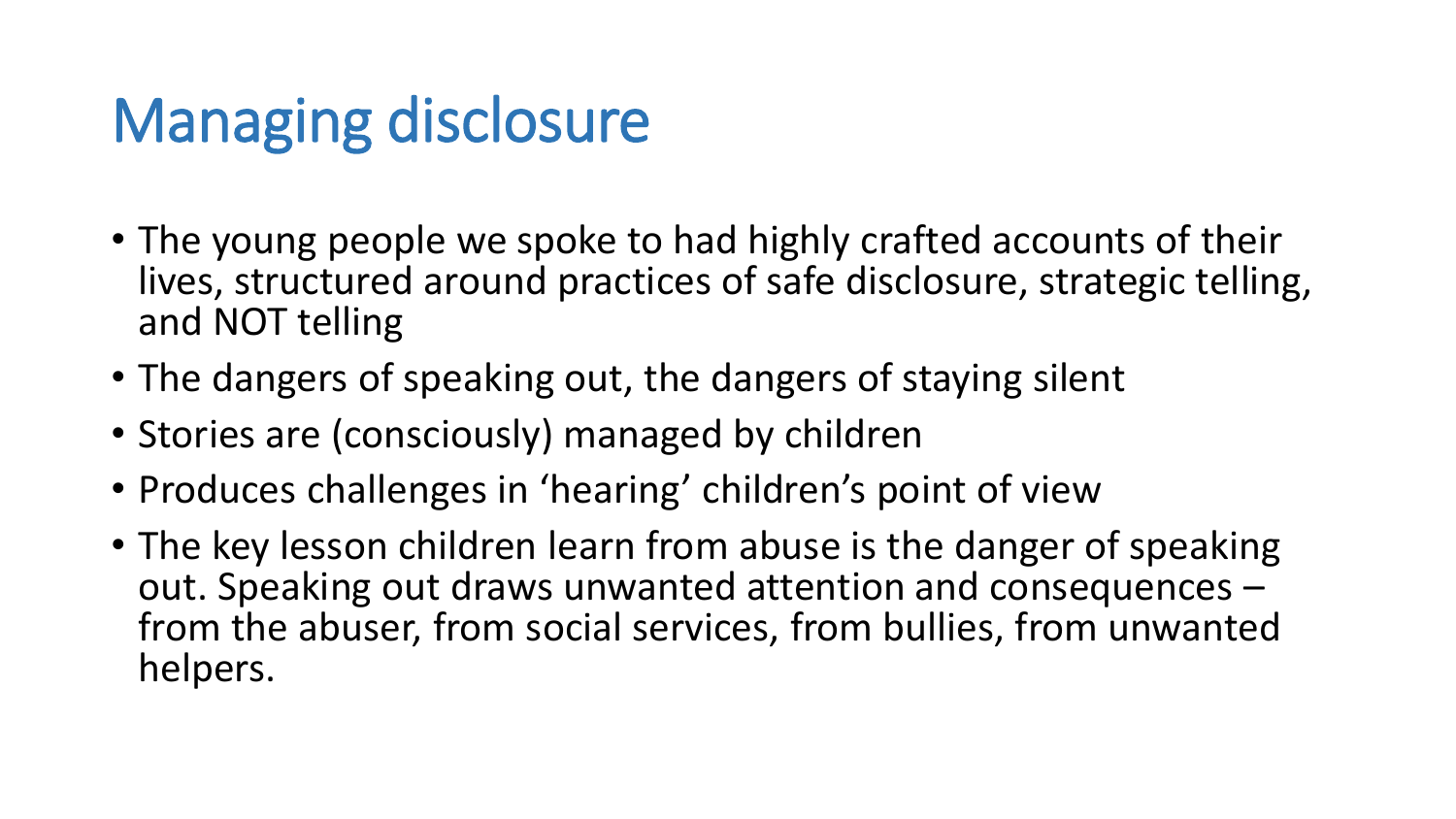### That which must not be named....

• Avoidance of naming violence as violence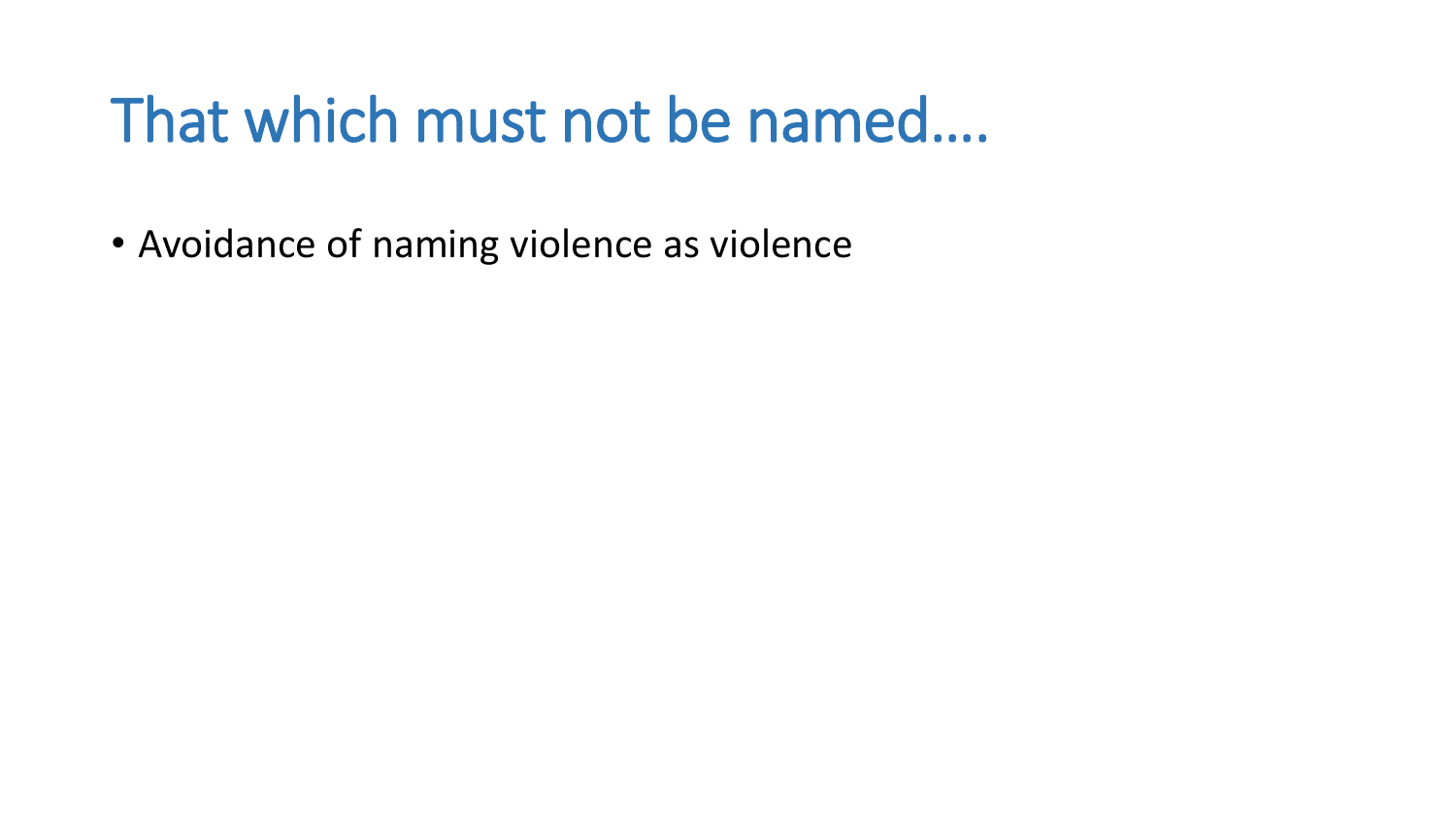## Violence is a lesson in learning to be quiet



- Monitoring and self-regulating
- Aware of their environment, and of shifting atmosphere, moods
- Clear strategies for keeping themselves safe
- Learning to manage what you do and do not say, who you speak to, and how you speak, is a clear strategy that children use in coping with domestic abuse on a daily basis.
- Children's accounts here are not dissimilar from those of adult victims of domestic abuse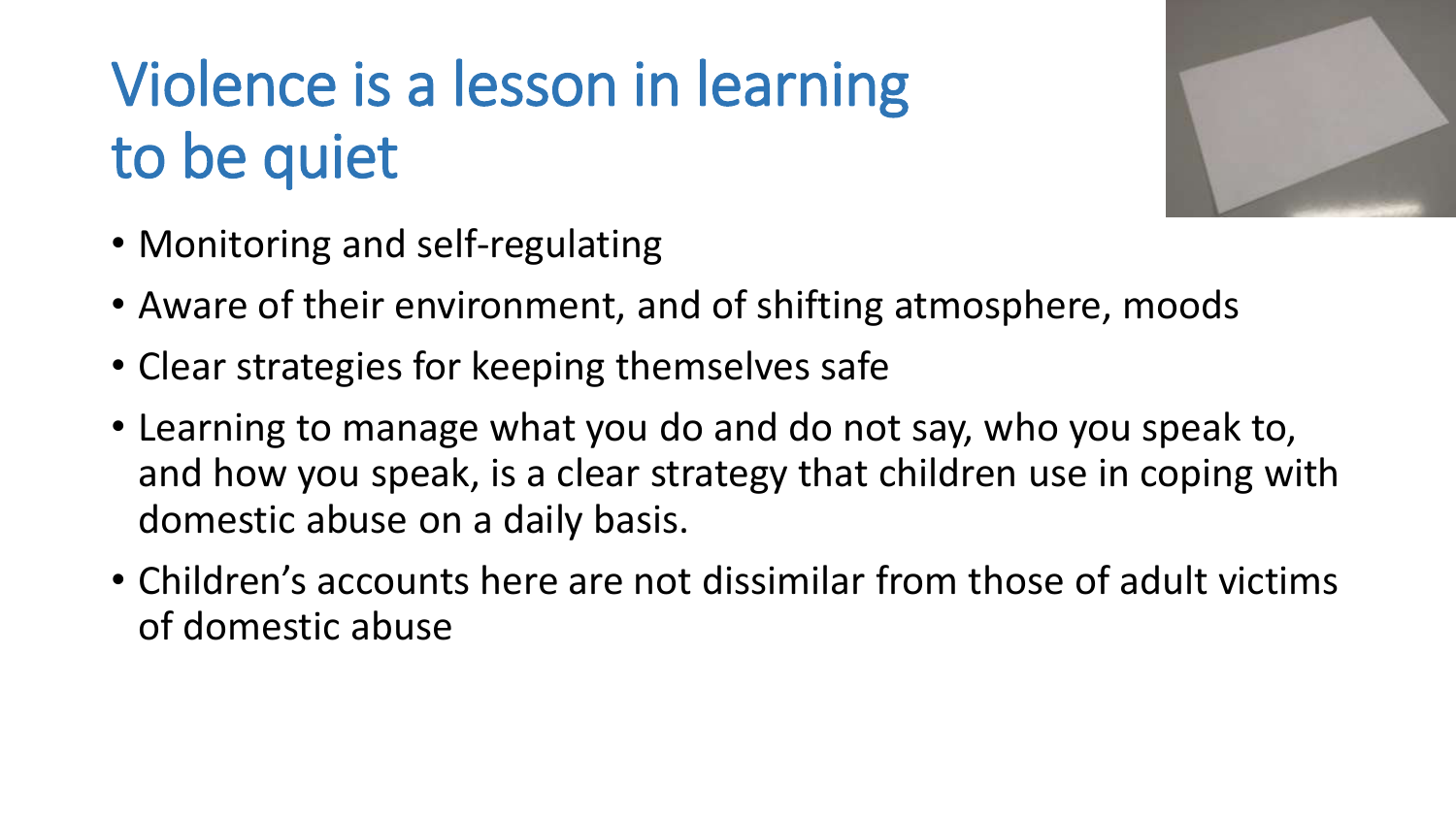### Constrained use of space

- sense of constraint extends into children's use of physical space
- Children have clear strategies for managing their use of space
- Keep out of the way of violent parent
- Keep safe and secure
- Safe vs risky spaces
- Shifting use of space
- Shared areas of the house unsafe, spaces in which they were particularly careful

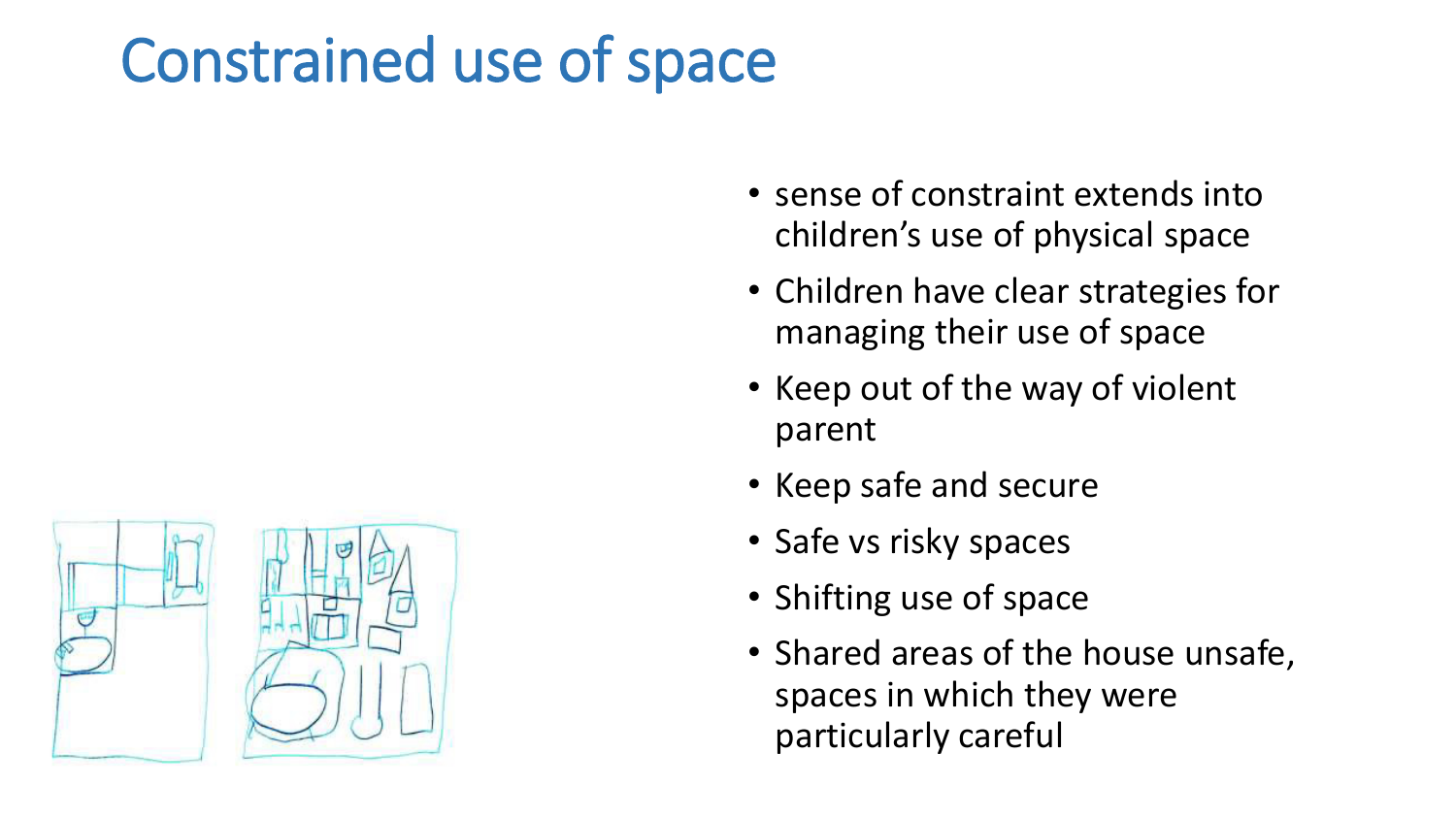### Monitoring and use of space

- Knowing safe and unsafe spaces and times enabled them to move in and out of these spaces to keep themselves out of harm's way:
- very conscious strategy of monitoring  $-$  'sneaking' downstairs to check if it was peaceful, and making use of the shared spaces if it was safe.
- carefully attuned to the atmosphere of the house, and if a fight was imminent she would remove herself and her brother to one of the safer spaces in the house.

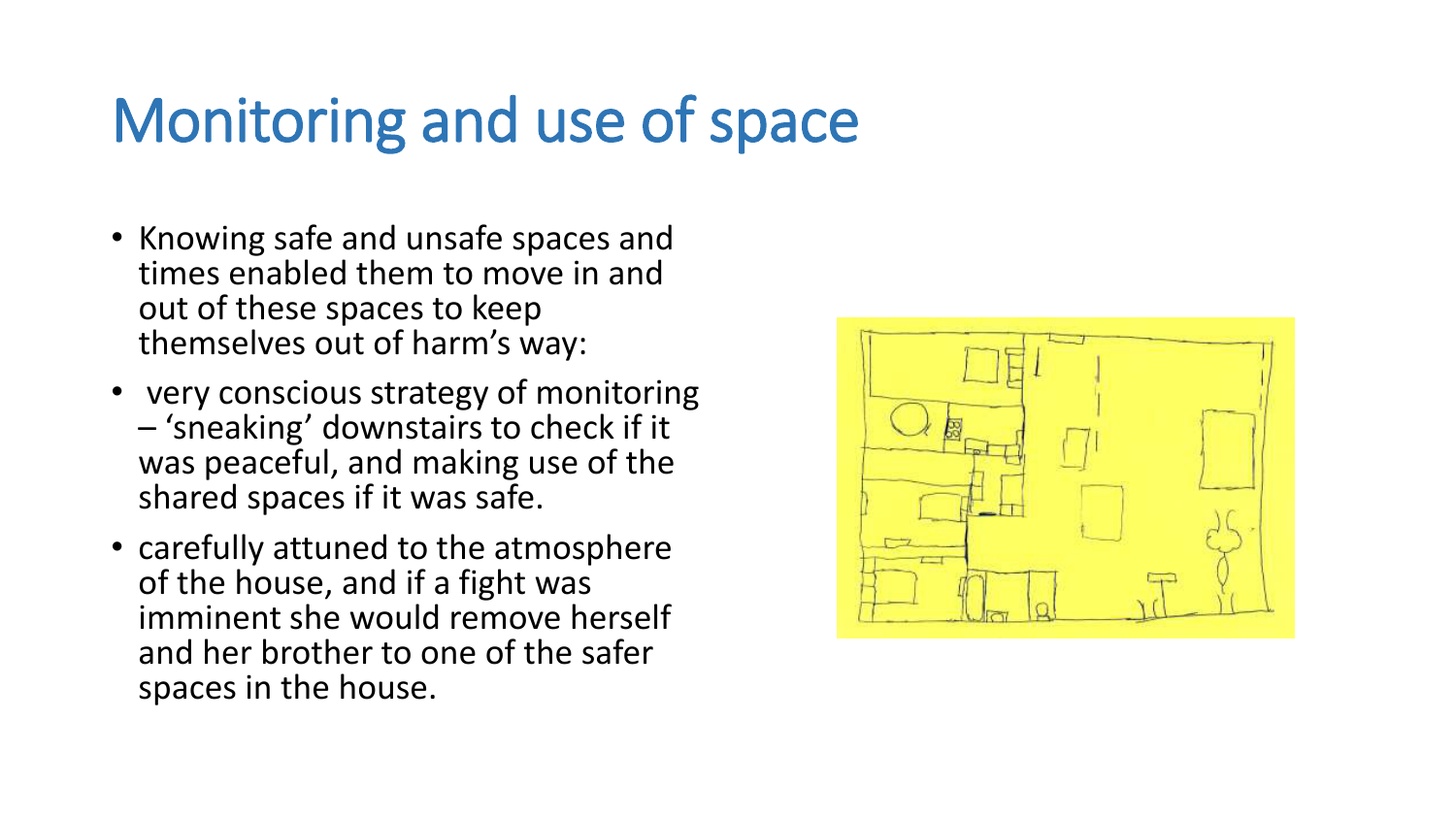### Monitoring and use of space

- Post violence monitoring of space continues
- Outside world as hostile space, constant awareness of risk and danger.
- Again, this has echoes of the experiences of adult women in abusive relationships.
- If you read the two extracts one is from a child interviewee. The other is from an adult interview. Can you tell the difference?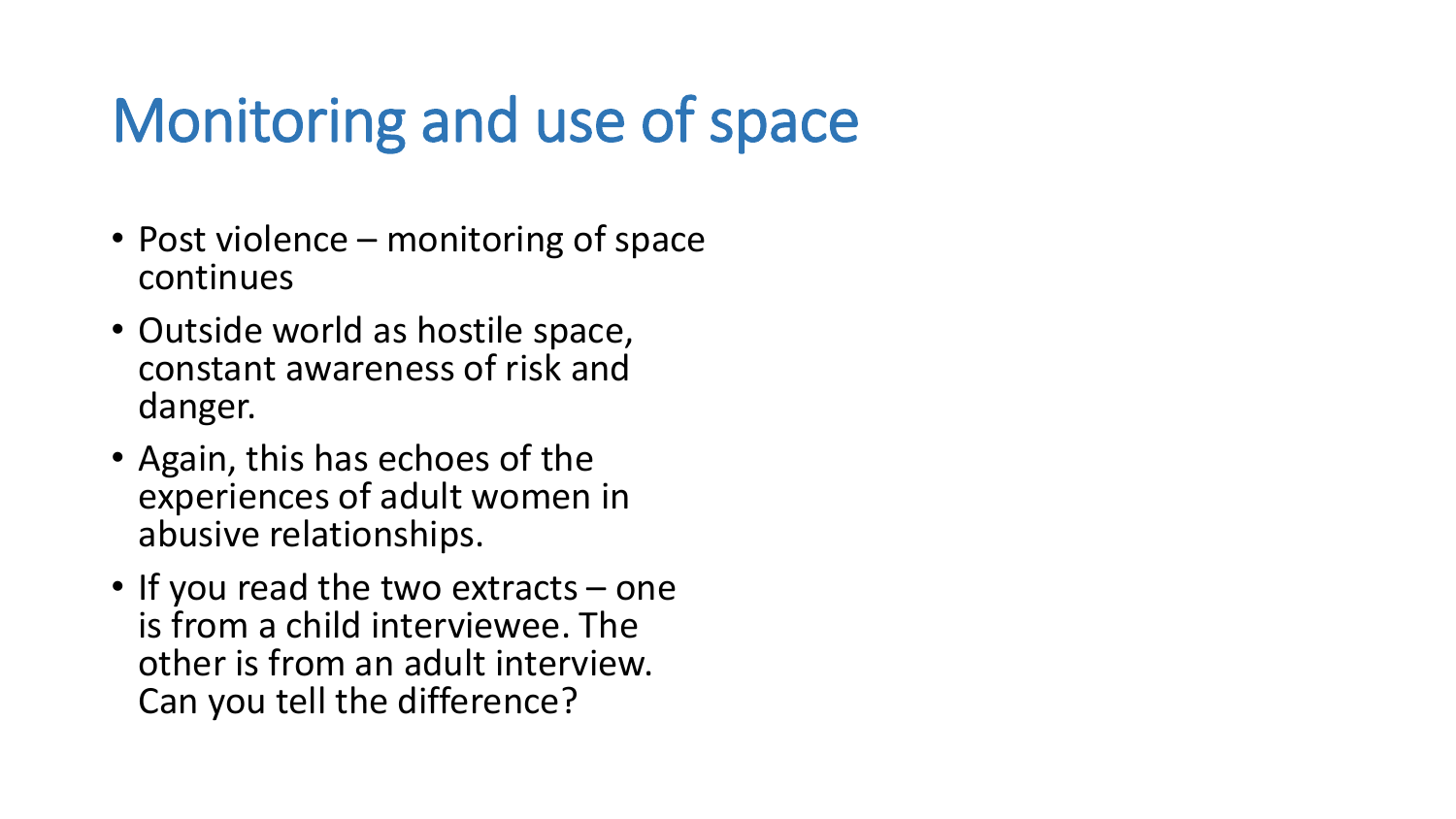### **Using Space: Dens** and Hideaways

• Small 'tight' spaces

#### **Dens and Hideaways**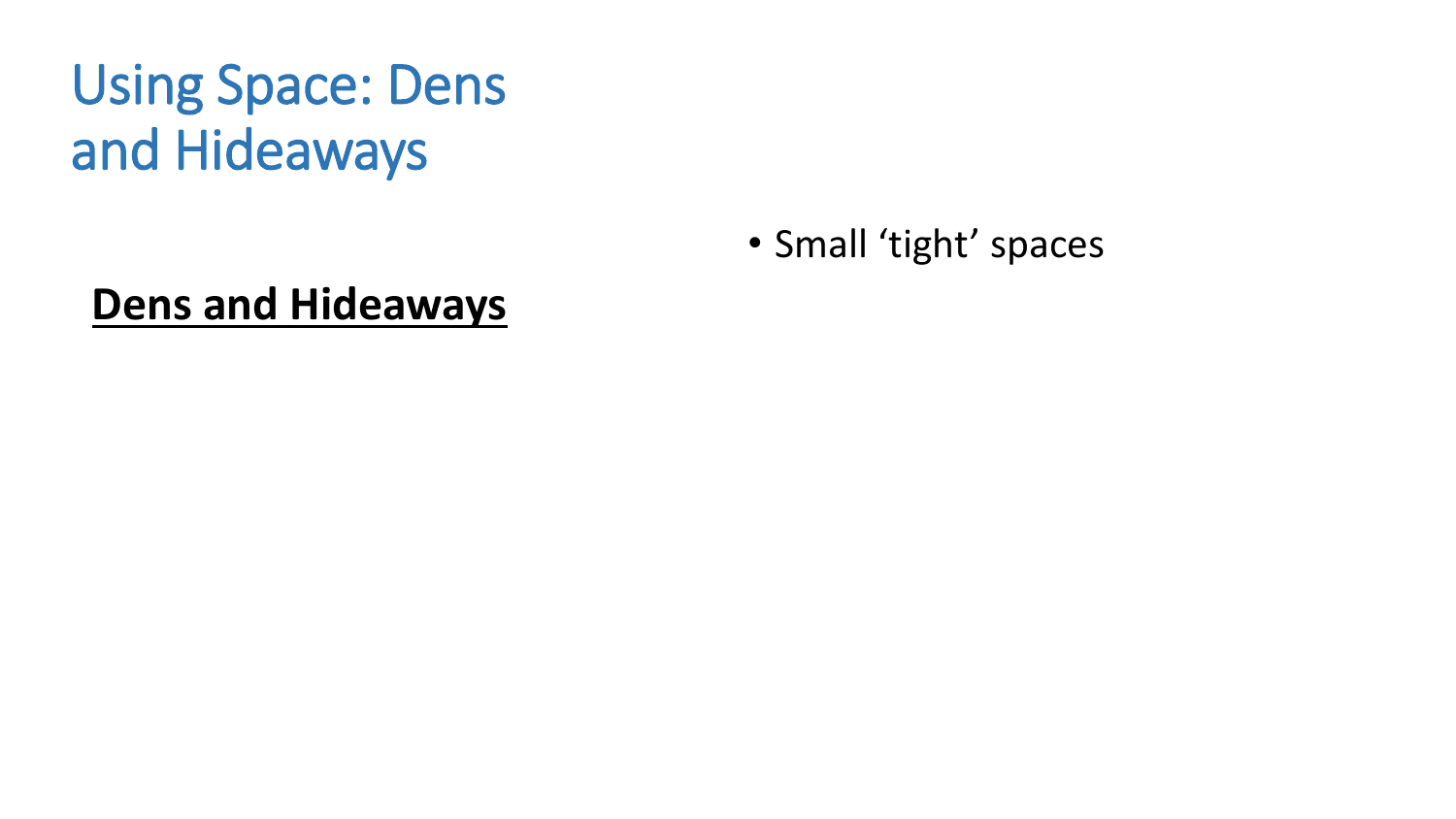### Not being heard

- Children we interviewed also complained that nobody really listened. That nobody picked up 'the signs'. That when they tried to speak they were unheard or disbelieved.
- Is this kind of lack of focus on children set up in policy and legislation? If the focus of legislation is on the adult victim (typically defined as the woman) children are 'additional'. Does this create a space in which it is harder for us to take children's experiences as seriously?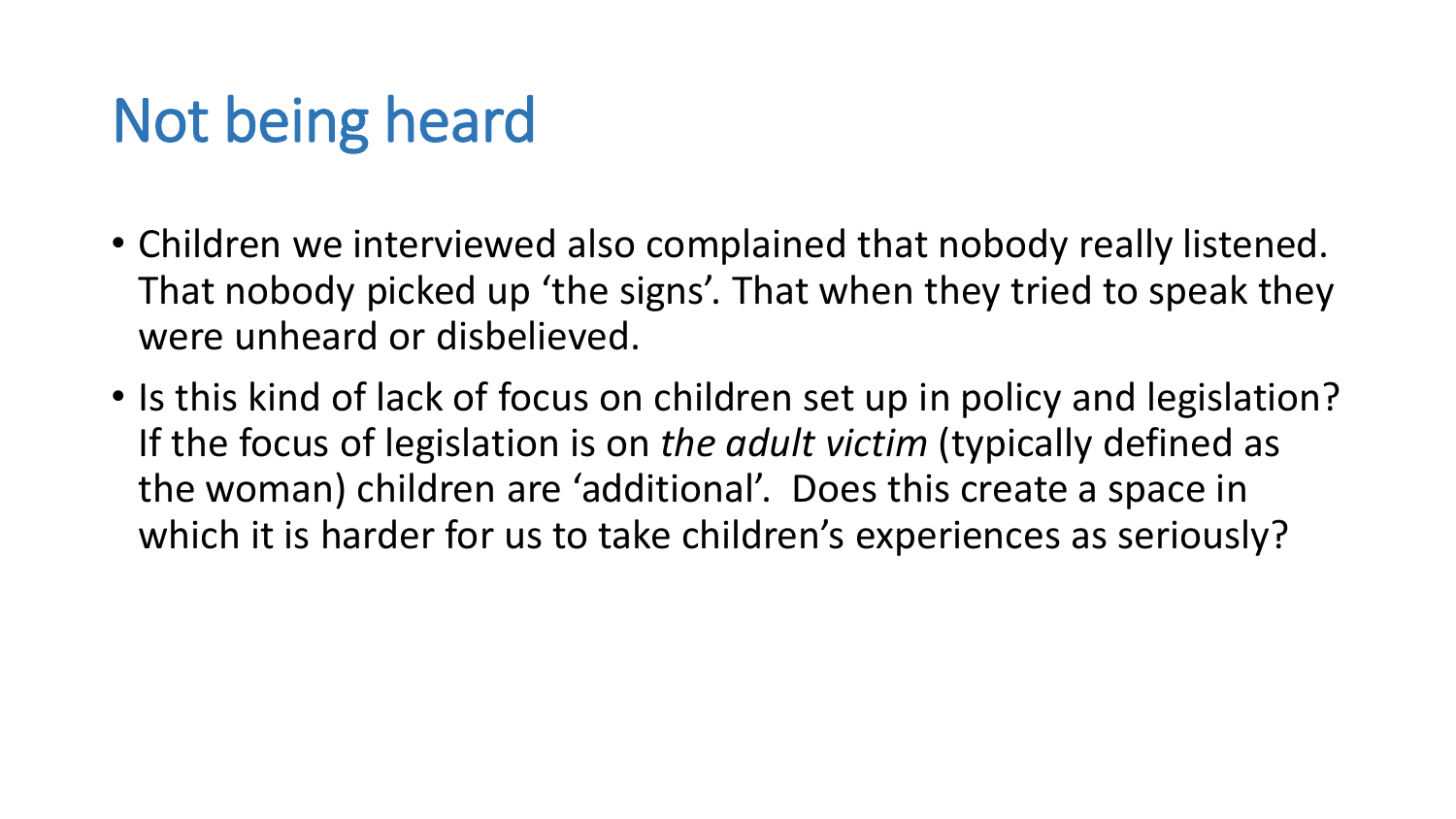## Getting the story right....

#### *Beth*

- She hesitates to tell the story. Double checks WHICH story we want to hear.
- Importance of telling the 'right' story.
- Learned to speak to an audience?

#### *Ali*

- The production of a version of the family history that is authorised and stable
- Variability in the story is seen as untrustworthy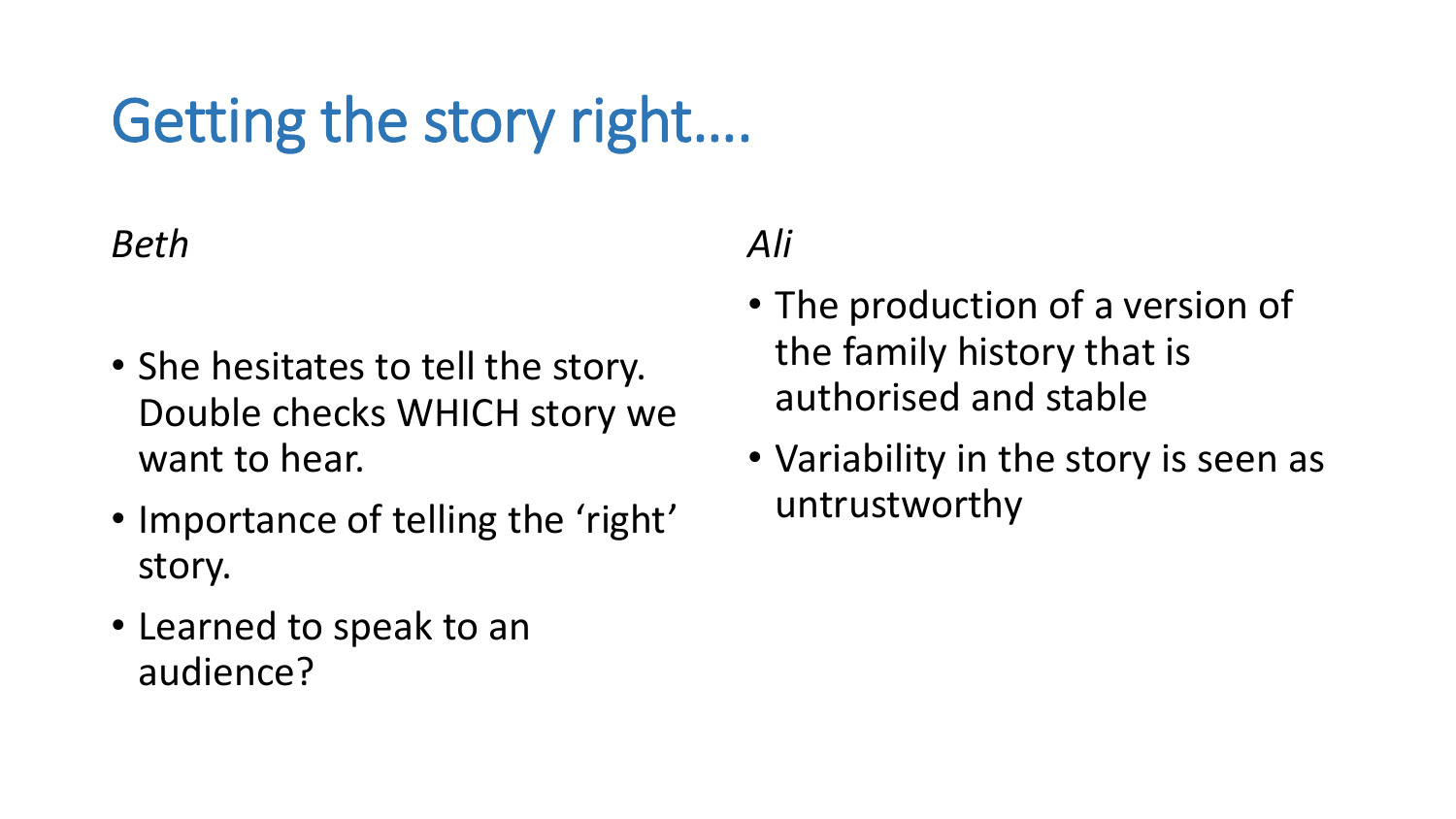### Children as agents

• strategic behavior to de-escalate violence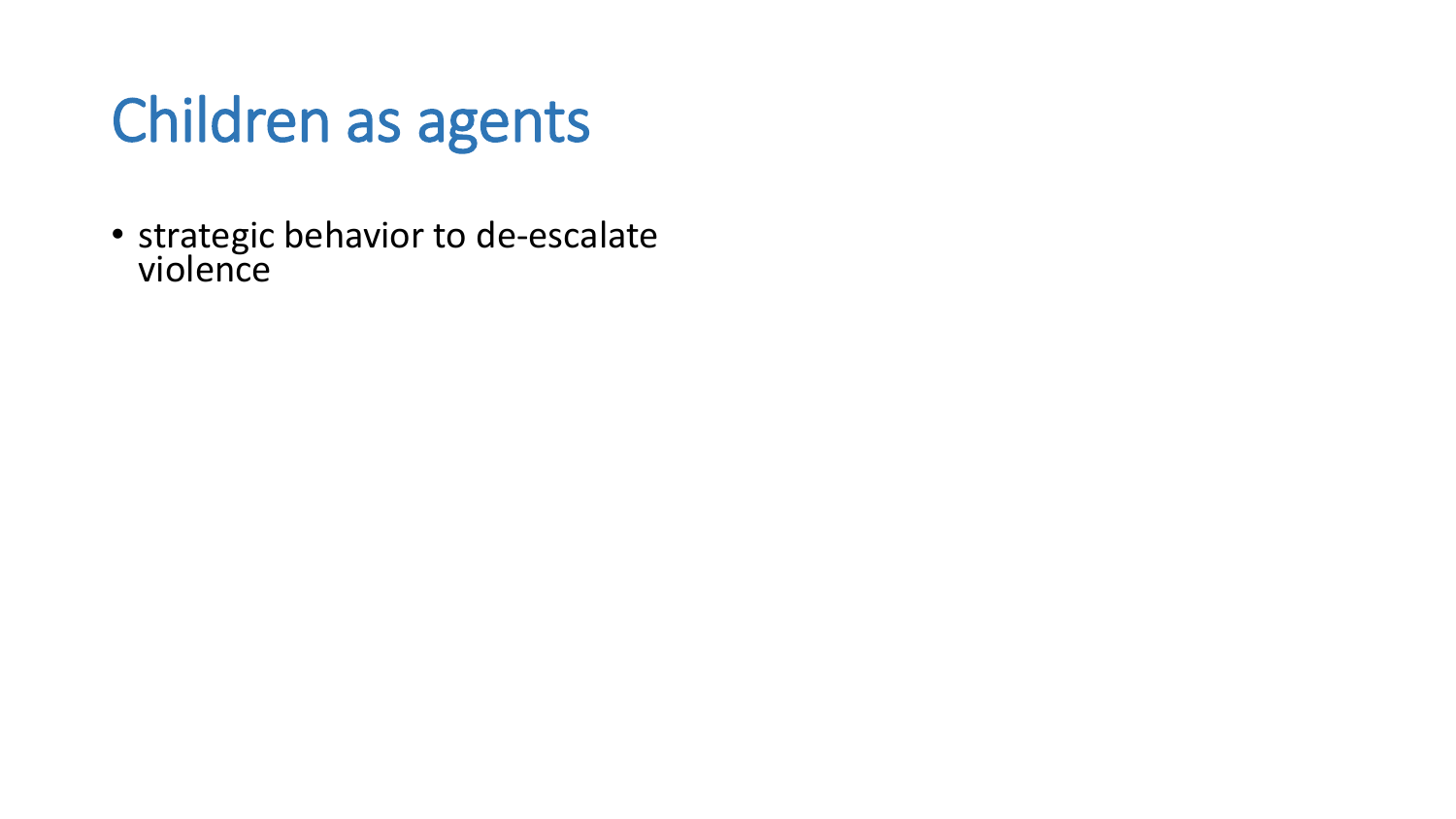### Children as agents

- Abusive partners also try to involve children in hurting their adult victim  $$ either emotionally or physically.
- He is actively positioned as informant by the abusive partner, who tries to enrol Ben in the abuse of his mother, by getting him to lie about the argument.
- For Ben, this incident enables him to construct an alternate view of the abusive partner, shifting him from being a 'nice guy' to a 'really bad person'.
- This extract is not the narrative of a passive witness or victim. He is an active participant both in the production of the abuse and the abuse narrative, and in building his own understanding of what happened.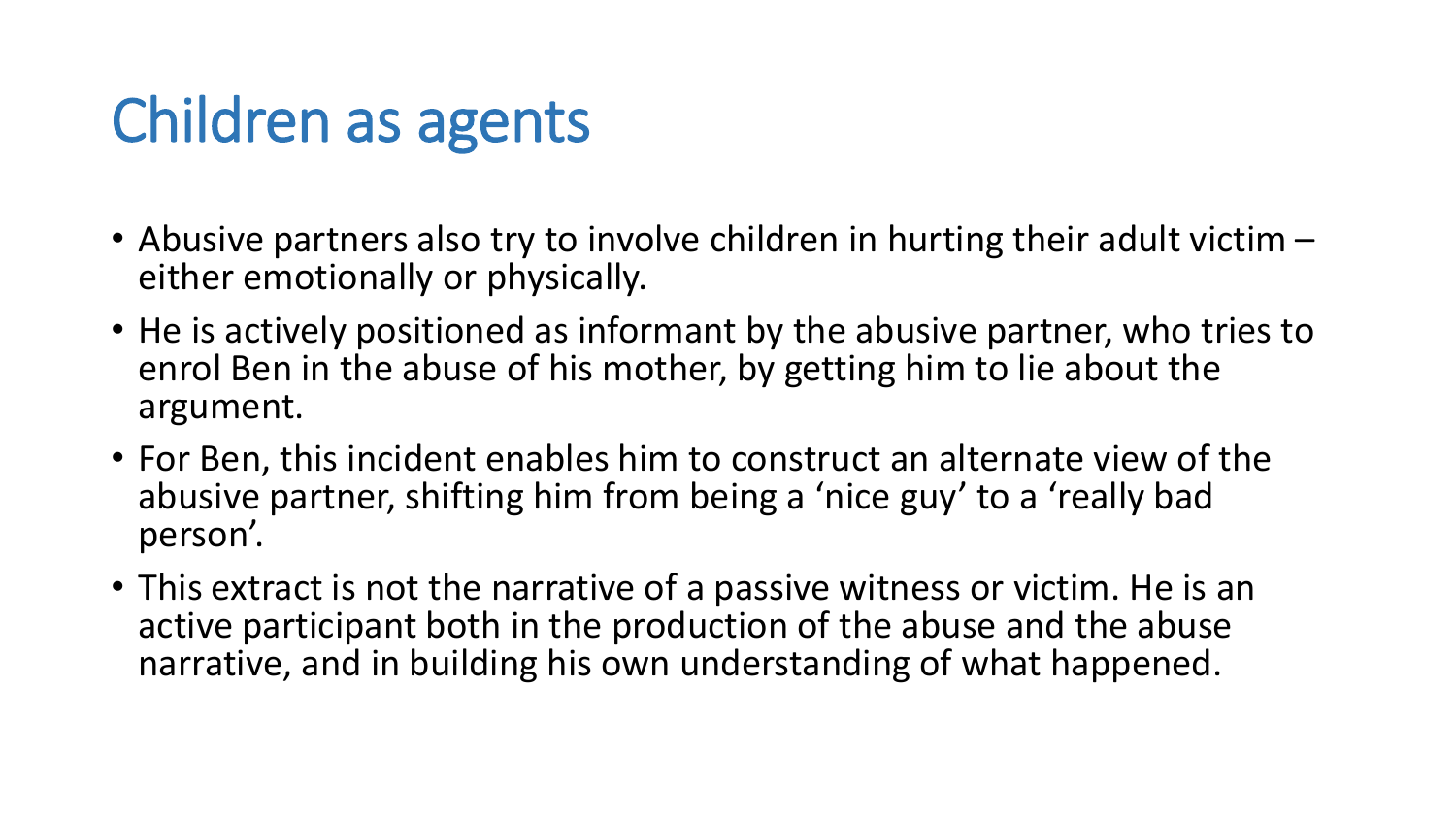### Children as agents

- Young people also reported their own active involvement in managing the abuse, through disclosure and help seeking.
- Independent and deliberate action to intervene in the violent situation,
- She removed herself from the home where the violence was taking place
- She identifies that she and her mother need support and intervention, and as an active subject and agent, seeks out assistance from others.
- Not the actions of a passive witness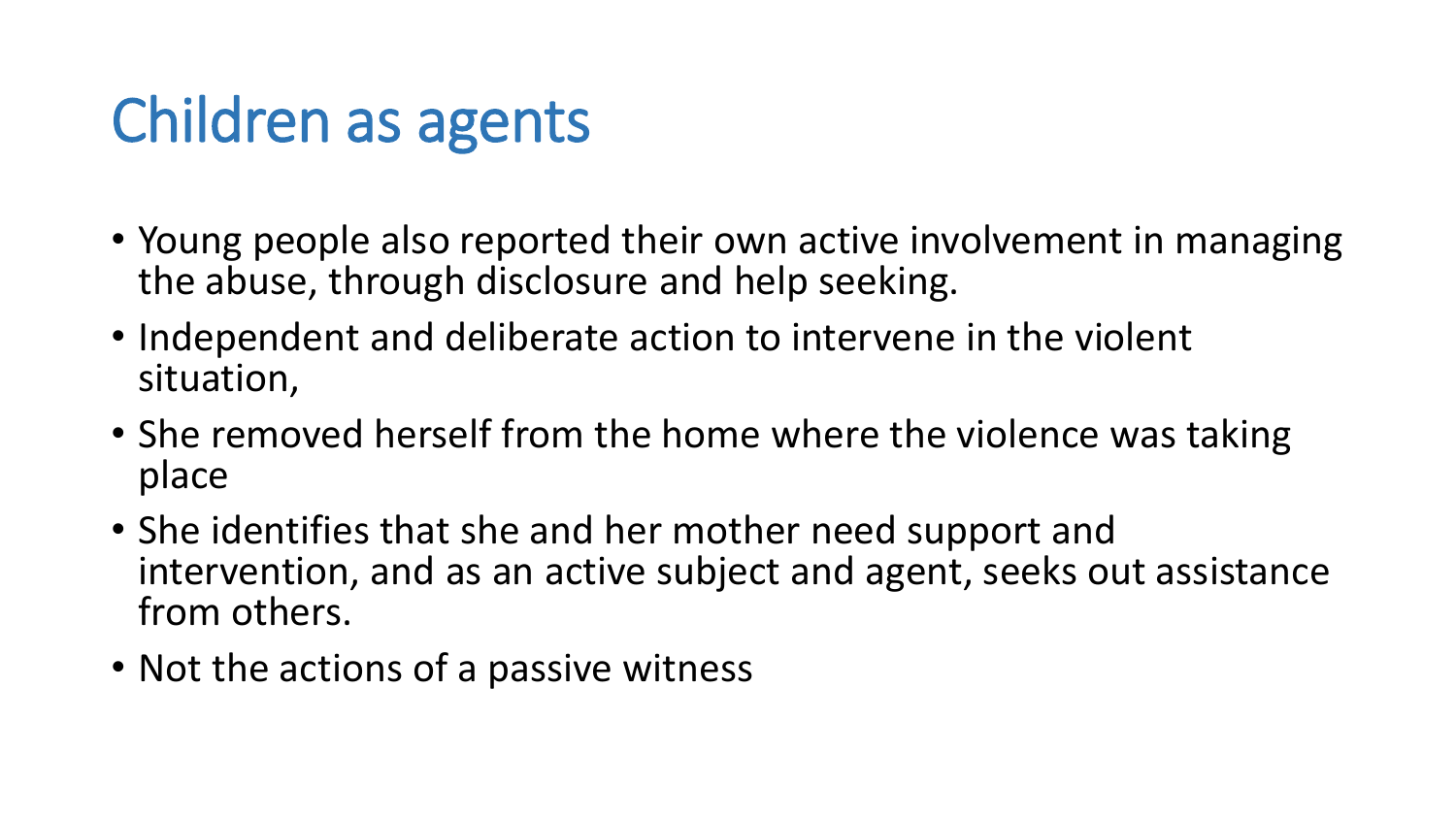### Emotion and subjectivity

#### *Nancy – the youngest and the scaredest*



Nancy, 10 years old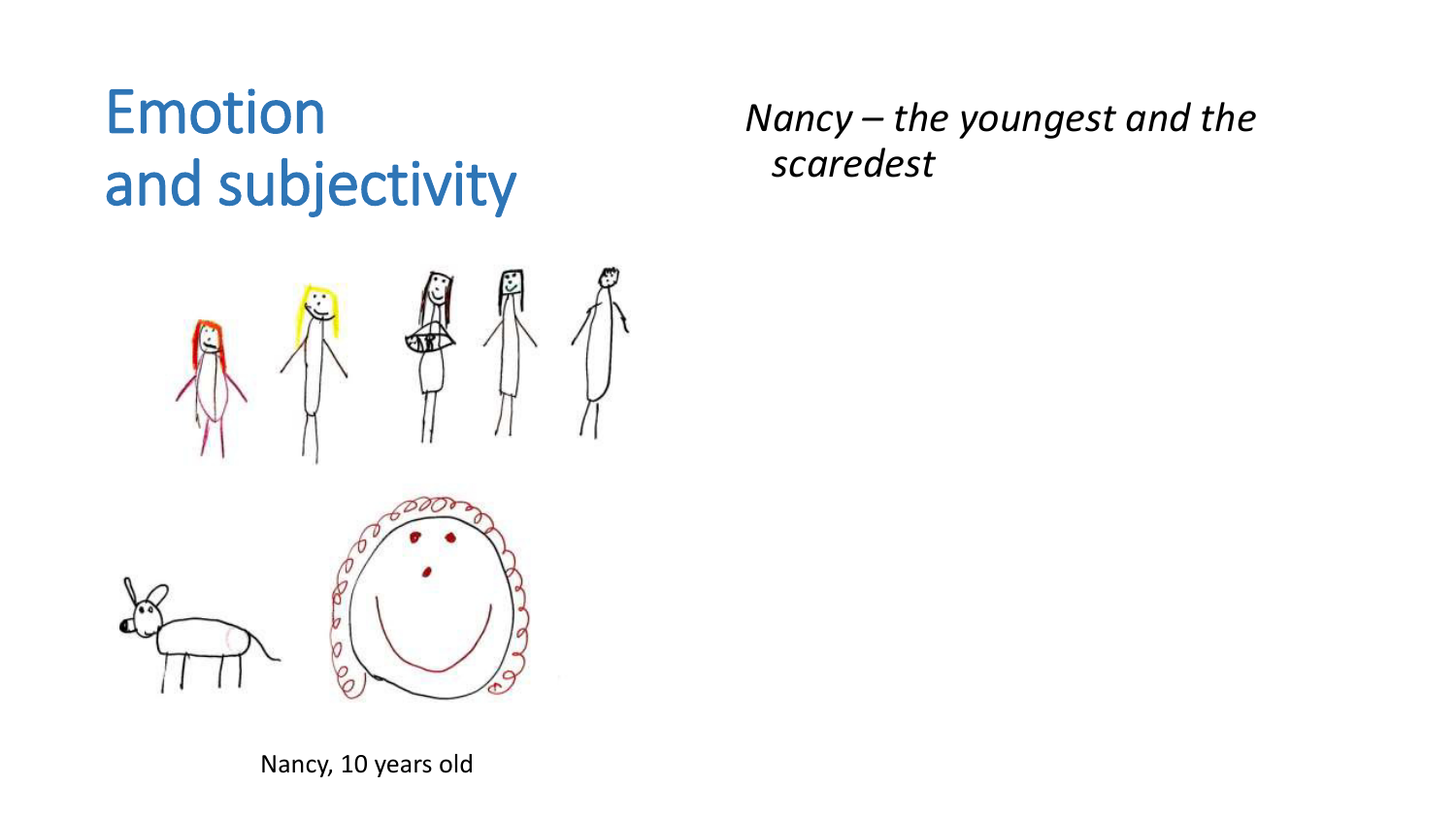### **Emotion and subjectivity**

- Sense of difference, positioning through emotional self-labelling, as a way of managing family relationships and producing a positive sense of self
- Her more positive self identity, rooted in being 'the scaredest' enables her to separate herself from violent, aggressive and loud family members. She constitutes herself as 'different' through this emotional self-positioning.
- Complex emotion work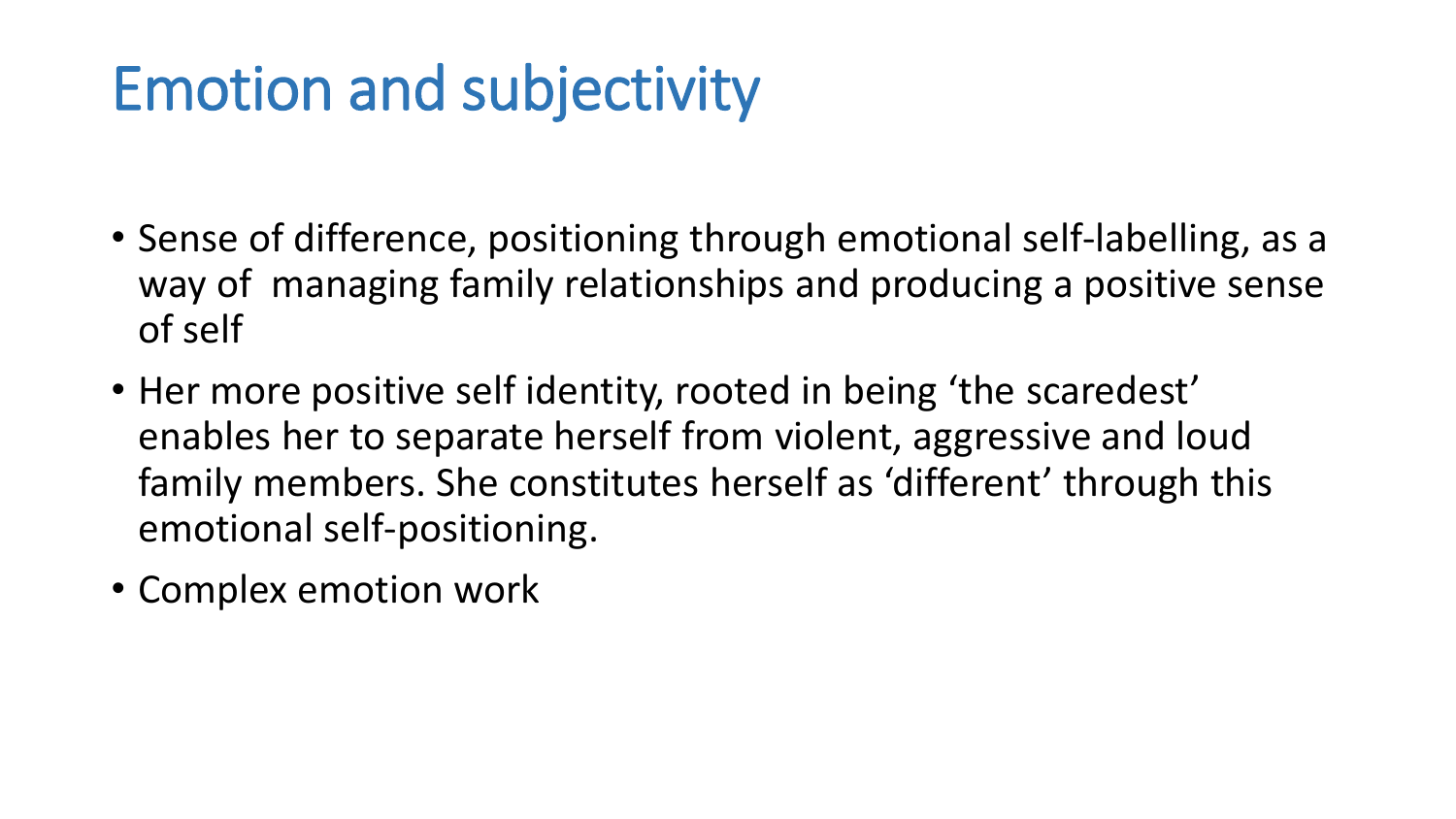### Emotion, embodiment, subjectivity

- 'Managing emotion' here is complex not accessible to skills based<br>strategies like 'anger management'.
- Embodied emotionality, the fear of getting 'bigger', older Growing up is framed here as growing violent
- Staying 'small' and 'scared' enables her to disidentify from perceived family characteristics of violence and aggression
- Being 'the smallest and the scaredest' is a powerful subject position that protects her from the perceived inevitability of growing up to be violent
- BUT here she expresses a fear that, despite this she will 'start fighting' as she gets stronger and bigger and more able to stand up for herself.
- Subjectivity emerges from, and is immanent within interconnections of embodied social practice, and language (Blackman et al2008) (other modes of self-expression – meaning making, symbol)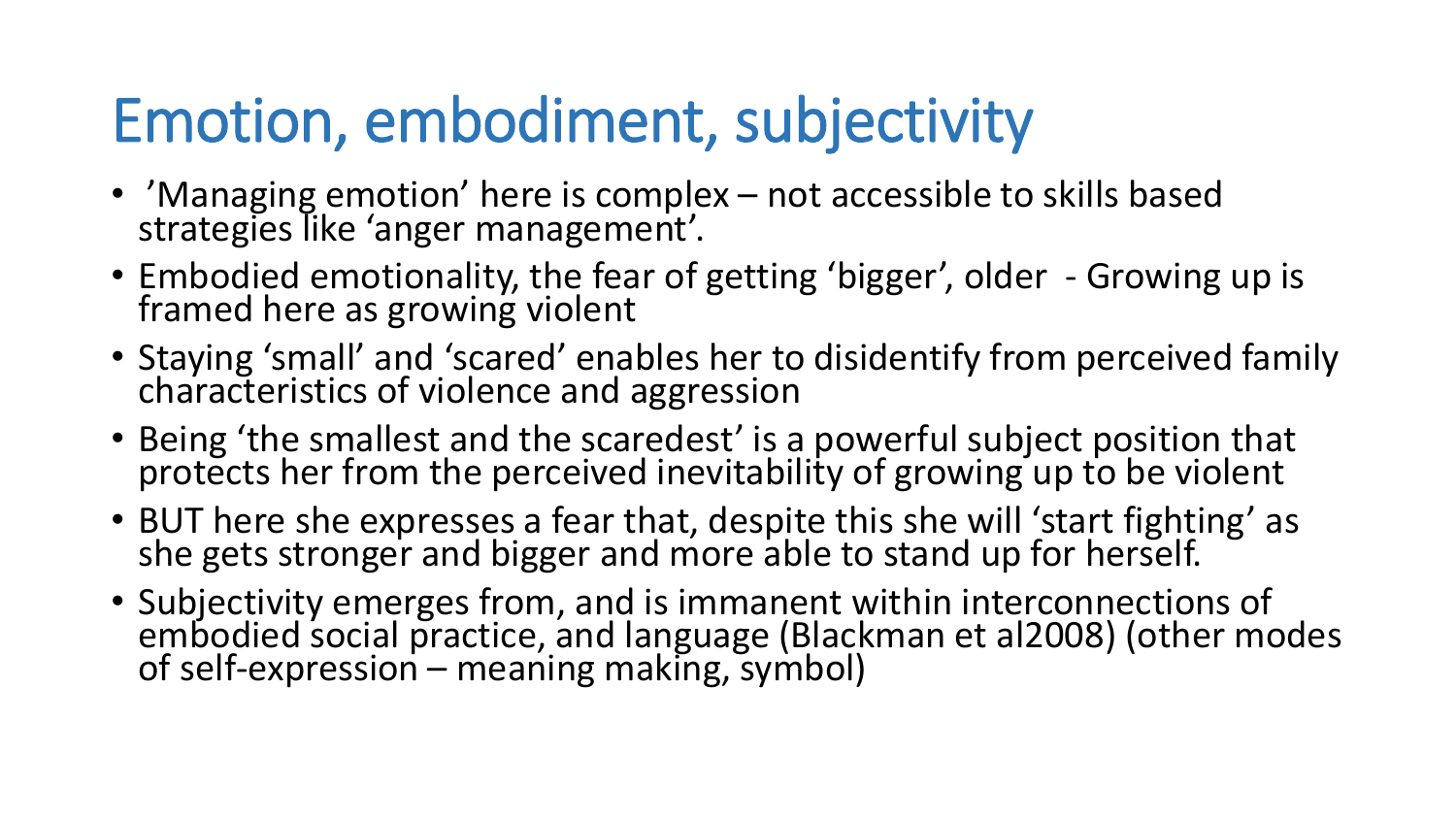### The girl with the isolated heart

- protecting her heart from others to avoid the risk of being hurt
- Avoids sharing experiences, emotions and thoughts to avoid the judgment of others, and pain

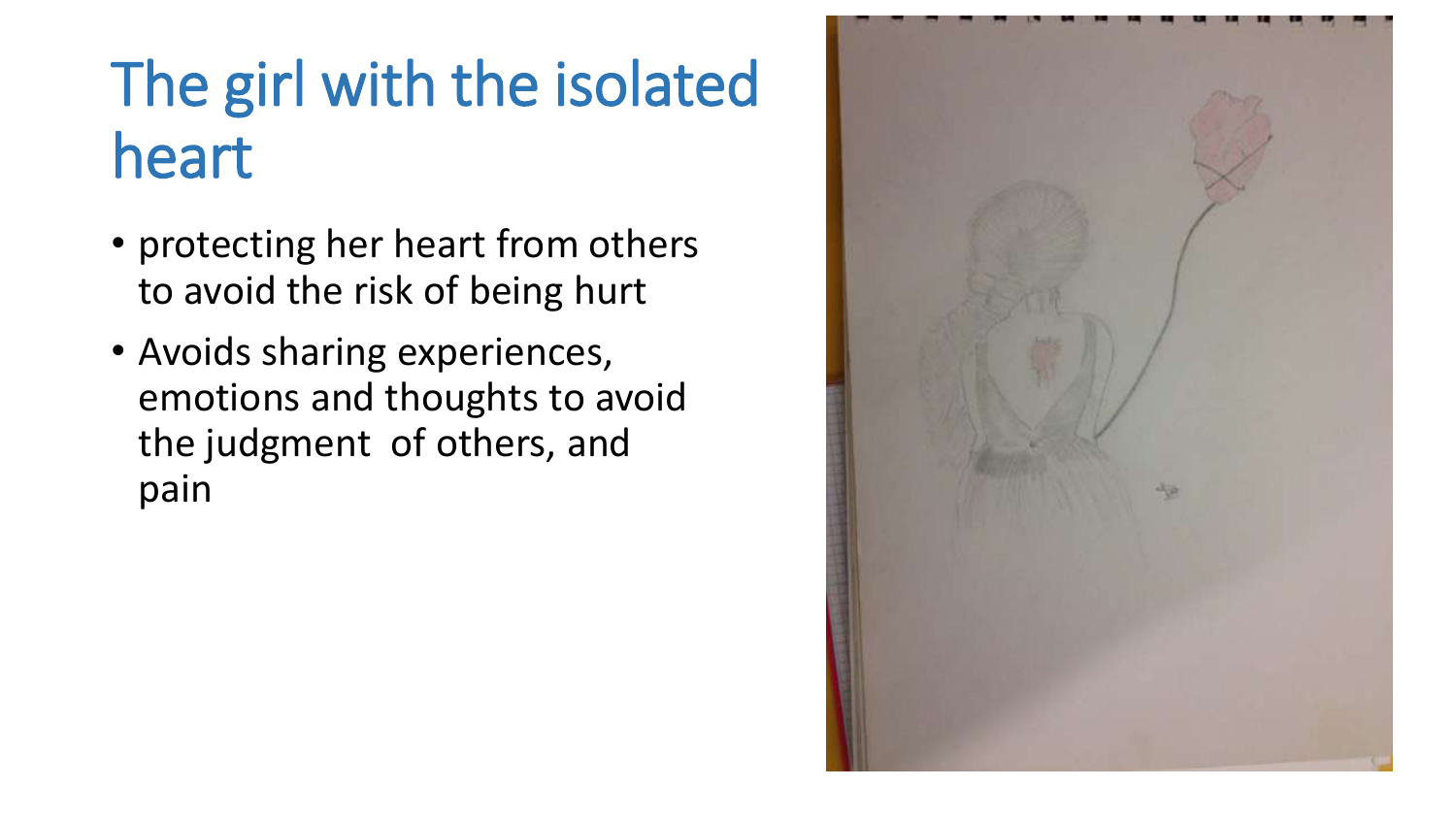### Comfort and Self Soothing

• Comfort blankets, self soothing, relationality

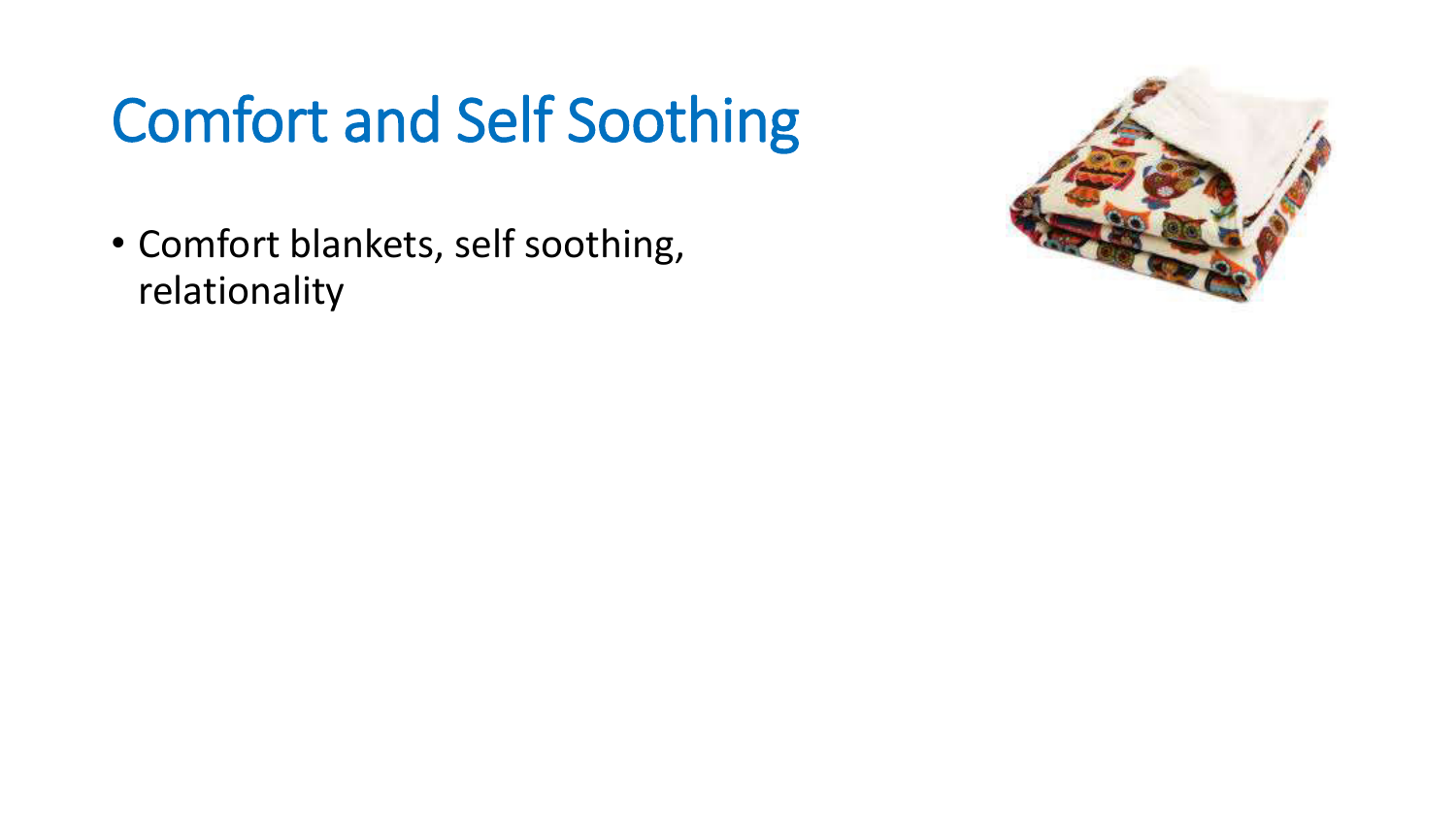### Paradoxical Resilience

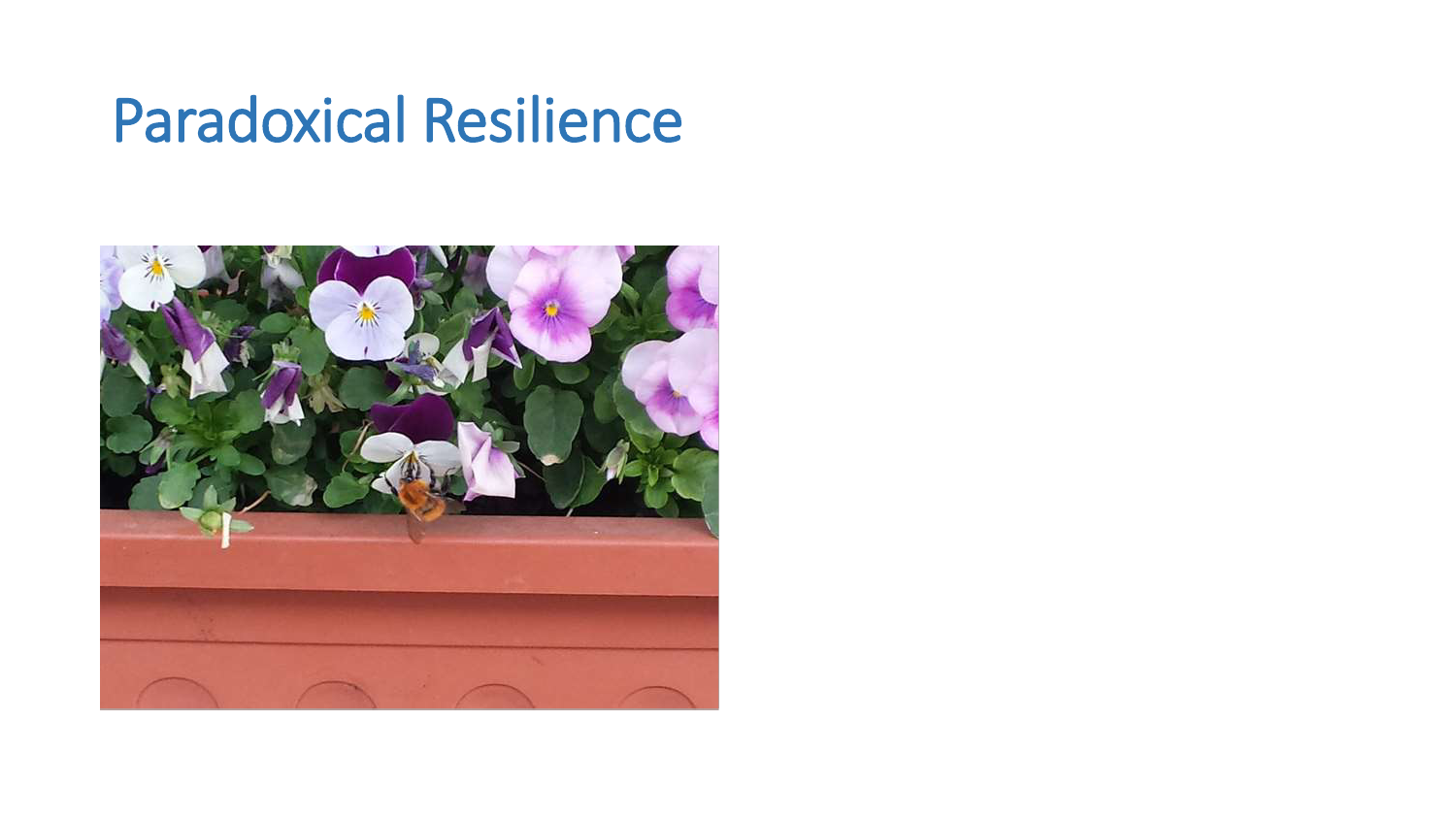### Paradoxical resilience



• Even though the past is painful, it makes you stronger.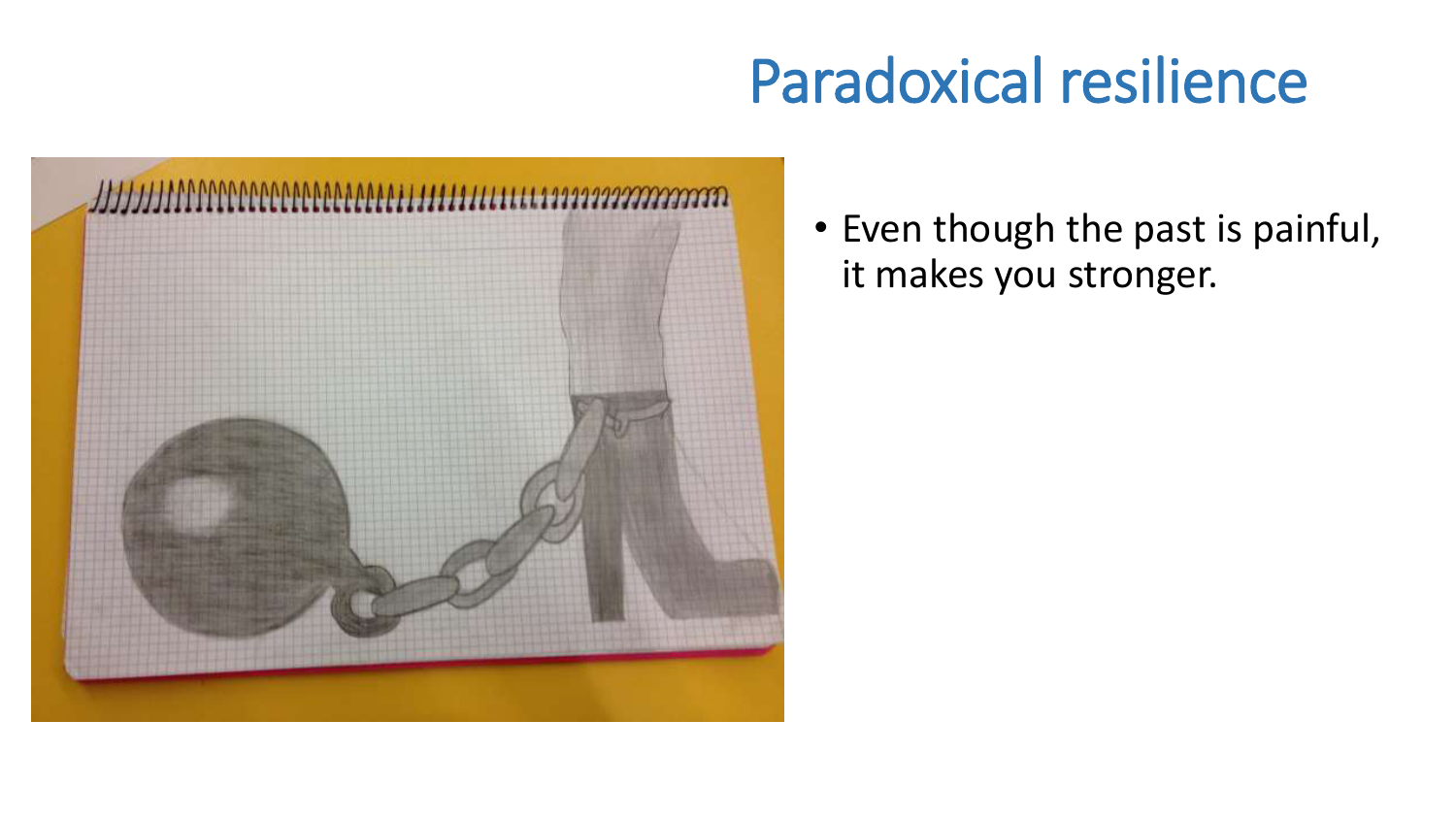### **Service responses**

- Several young people noted that, while police did respond to calls for help, the response was sometimes ineffective.
- Rachel reports that her expectation of police response is very low, leaving her feeling fearful of the  $\bullet$ consequences and impotent to do anything about them.
- She found her father's arrests 'nerve racking', not because he was being punished, but rather because she  $\bullet$ expected him to be released quickly, and that he would interpret the release as a ratification of his own actions.
- On the one hand, she has called the police, and sees their immediate response as important in terms of keeping her and her family safe.
- On the other hand, she does not feel she can exert her own need for a more satisfactory solution on the police, nor can she rely on them to follow through on that promise of keeping her safe.
- Risk of being seen as 'responsible' for calling the police.  $\bullet$
- The experience of the children we interviewed does not bear up a strong sense that policing functions as an effective safety net for them.
- Further, as a witness, positioned as 'collateral damage' in domestic violence, Rachel has no legal recourse in  $\bullet$ her own right. She is not perceived as the victim.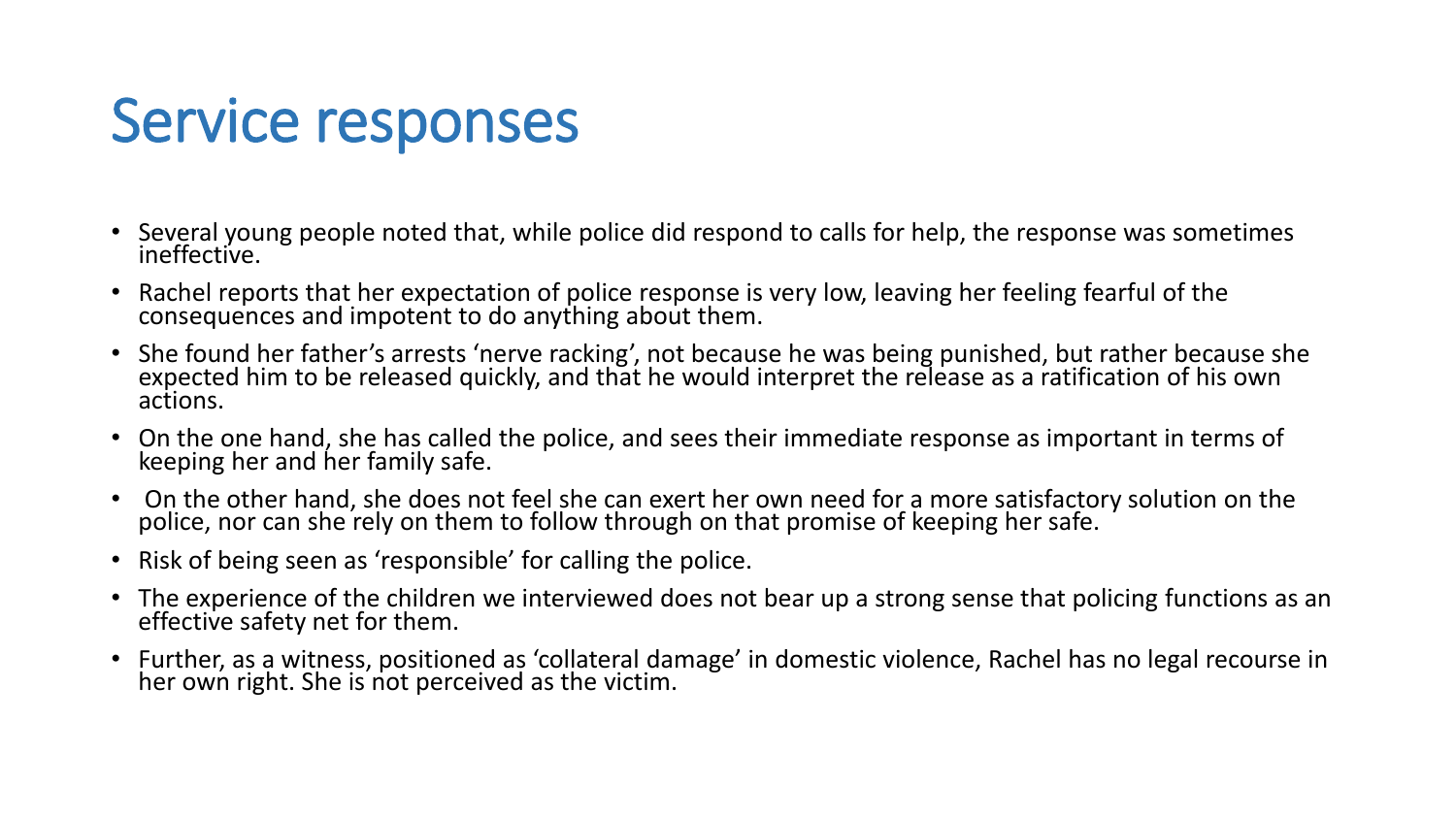### Service responses – feeling unheard

- The responding officer discounted the child's account
- Frustration for children of not being heard or being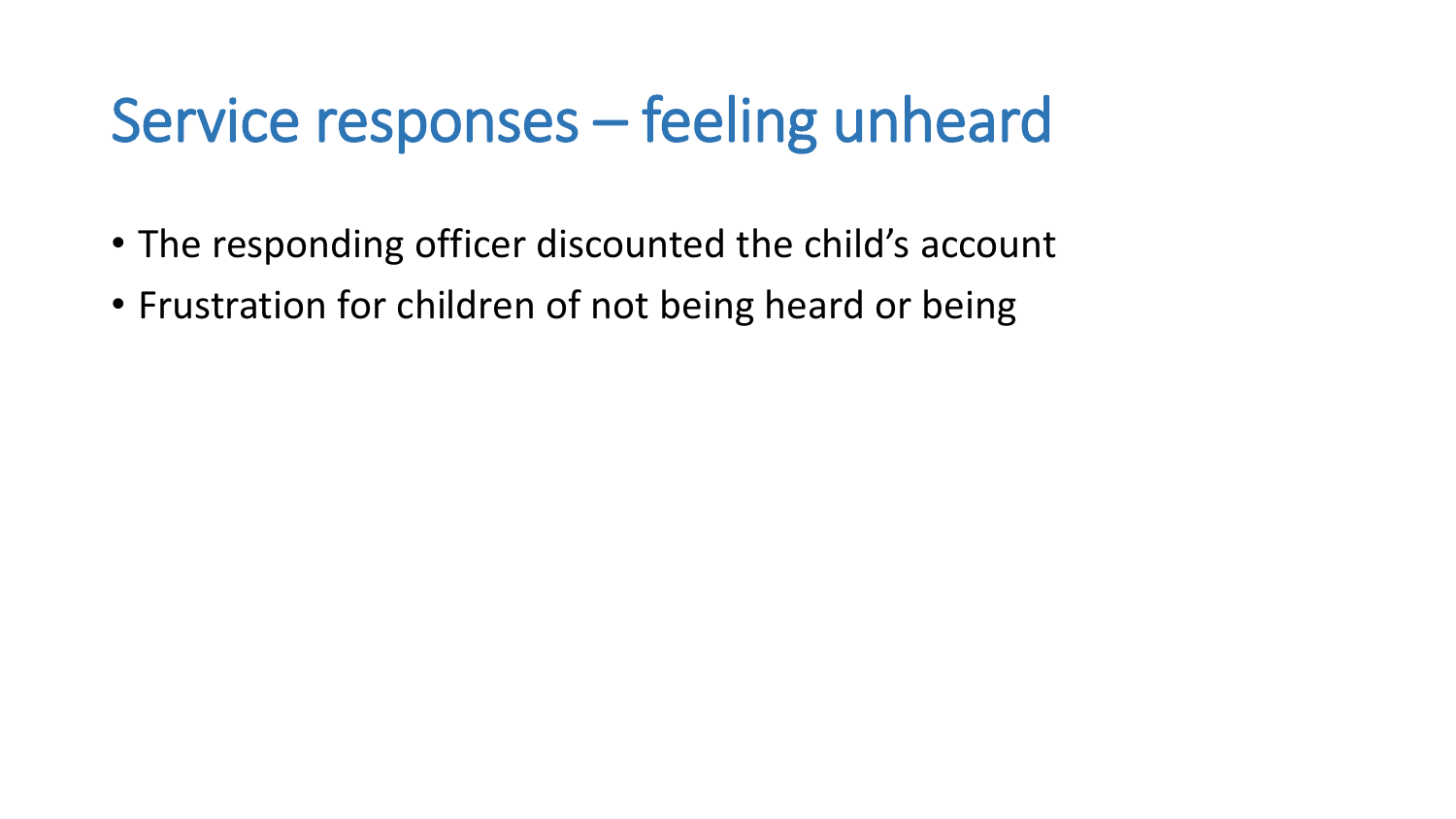### **Service responses**

Emma: No, because the time that I did talk about it was when we did get the help but I talked to a teacher thinking I'd be able to trust her and she went straight to the headmaster and all the stuff started going on where the headmaster like threatened my mum saying, "If you don't sort this out, we'll ring child services," and all that stuff, my mum could have had us taken off her 'cause of that. ......((Erm)) I can't remember what I said, I think I said something like, I think I had like a bruise on me or something and I told a friend what happened [Int: Yeah], and she made me tell this teacher and then that's how it started, just 'cause I talked about a little bruise that I had on my arm.

... Int: So what did you get from that, so you'd told your story and then what?

Emma: I did get a bit of hassle of people 'cause they found out as well, just normal people in my Year (at school) ... but, I talked to her about it and then she started telling other people and then that's how it got round the school kids and I had a lot of problems because of that. They was like, "Haha, your stepdad hates you," ((mock nasty tone)) and all this stuff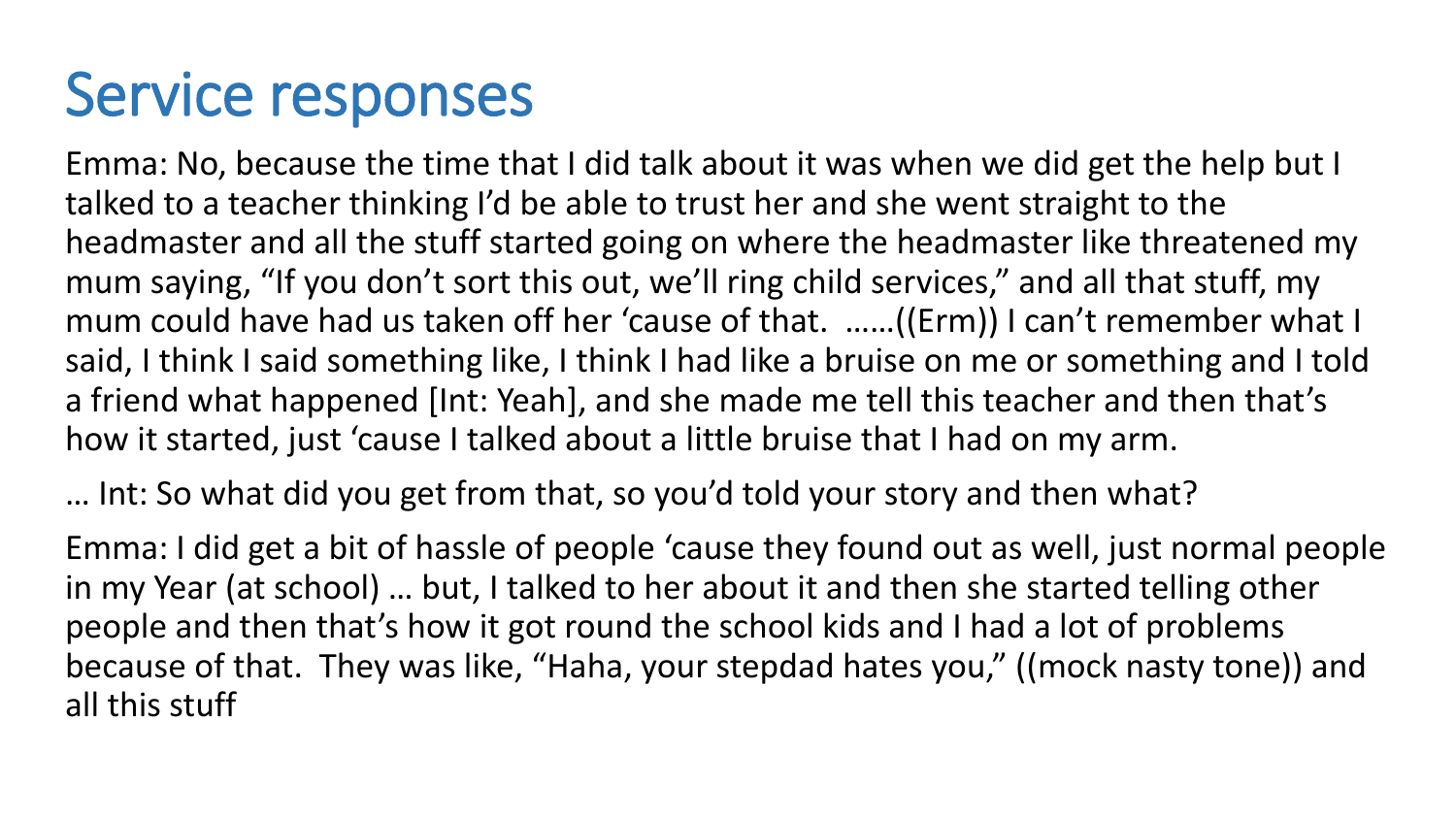### Service responses

*Paul: Yeah, cause we stopped talking to ((social worker)) because she told our dad stuff we'd said. And he got very mad.* 

*Int: why is it important to you to keep things private?*

George: Well, cause then other people won't know and they won't get *angry about things that you said about them.*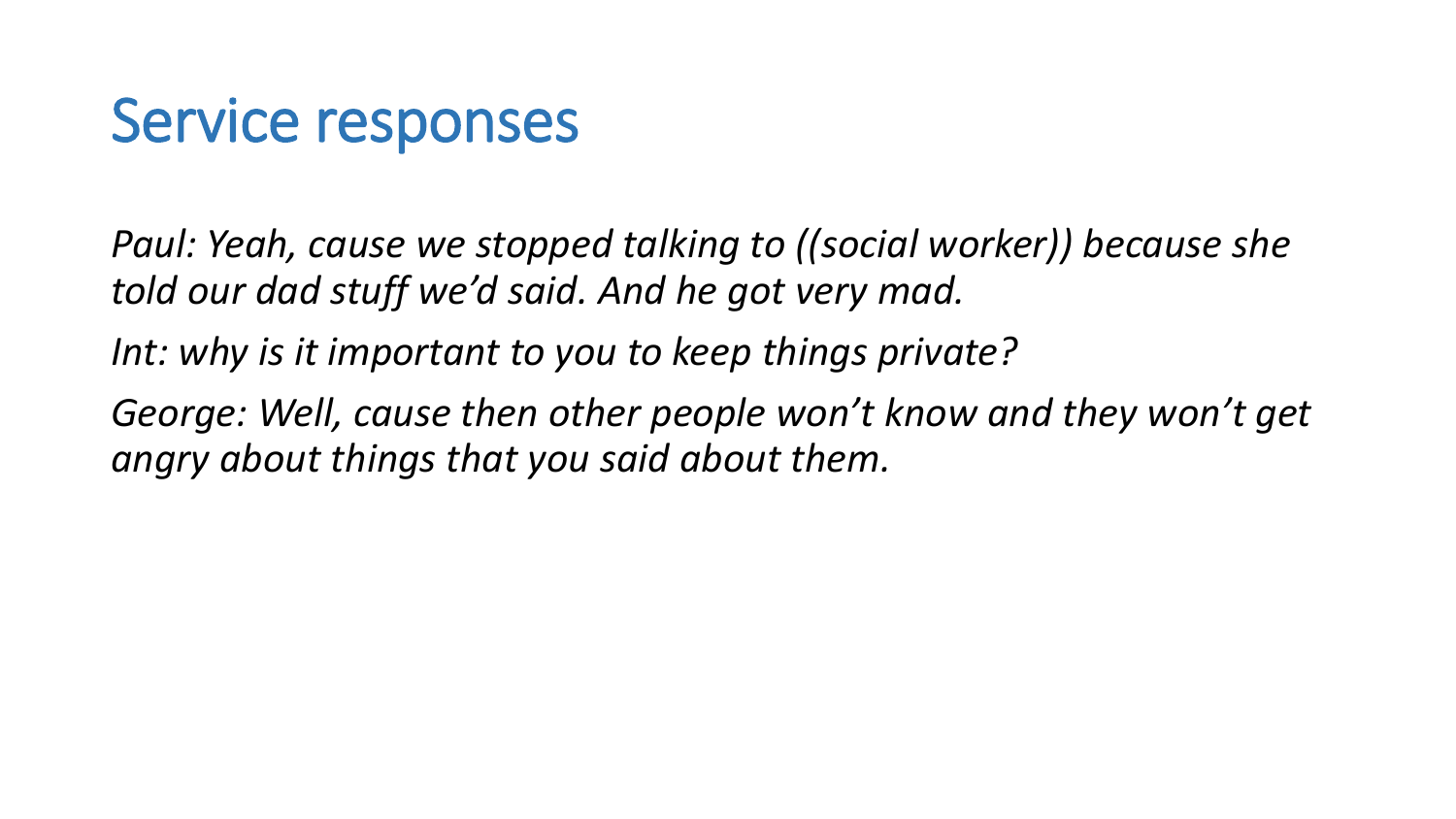### Service responses: Taking children's perspectives seriously?

• Inappropriate adult responses, that fail to take seriously the impact of difficult family life on children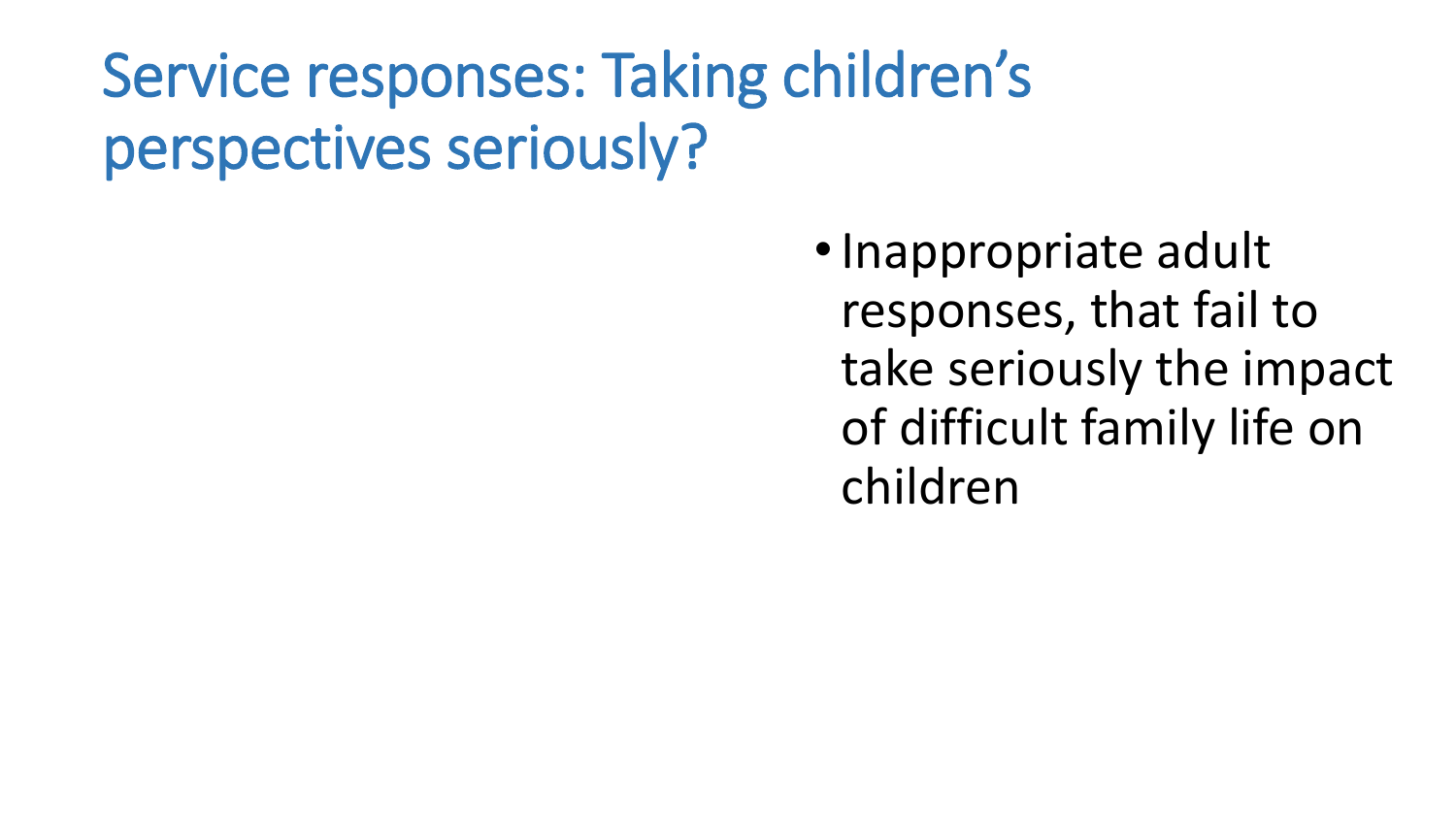### Children as victims of domestic violence?

- Most domestic violence legislation and policy represents domestic violence and abuse as something that occurs between two adults in an intimate partnership.
- For example, The UK Home Office provides a clear definition of domestic violence as:
- "Any incident or pattern of incidents of controlling, coercive or threatening behaviour, violence or abuse between those aged 16 or over who are or have been intimate partners or family members regardless of gender or sexuality." (Home Office, 2013 p. 2).
- Children are absent as victims from such legal definitions.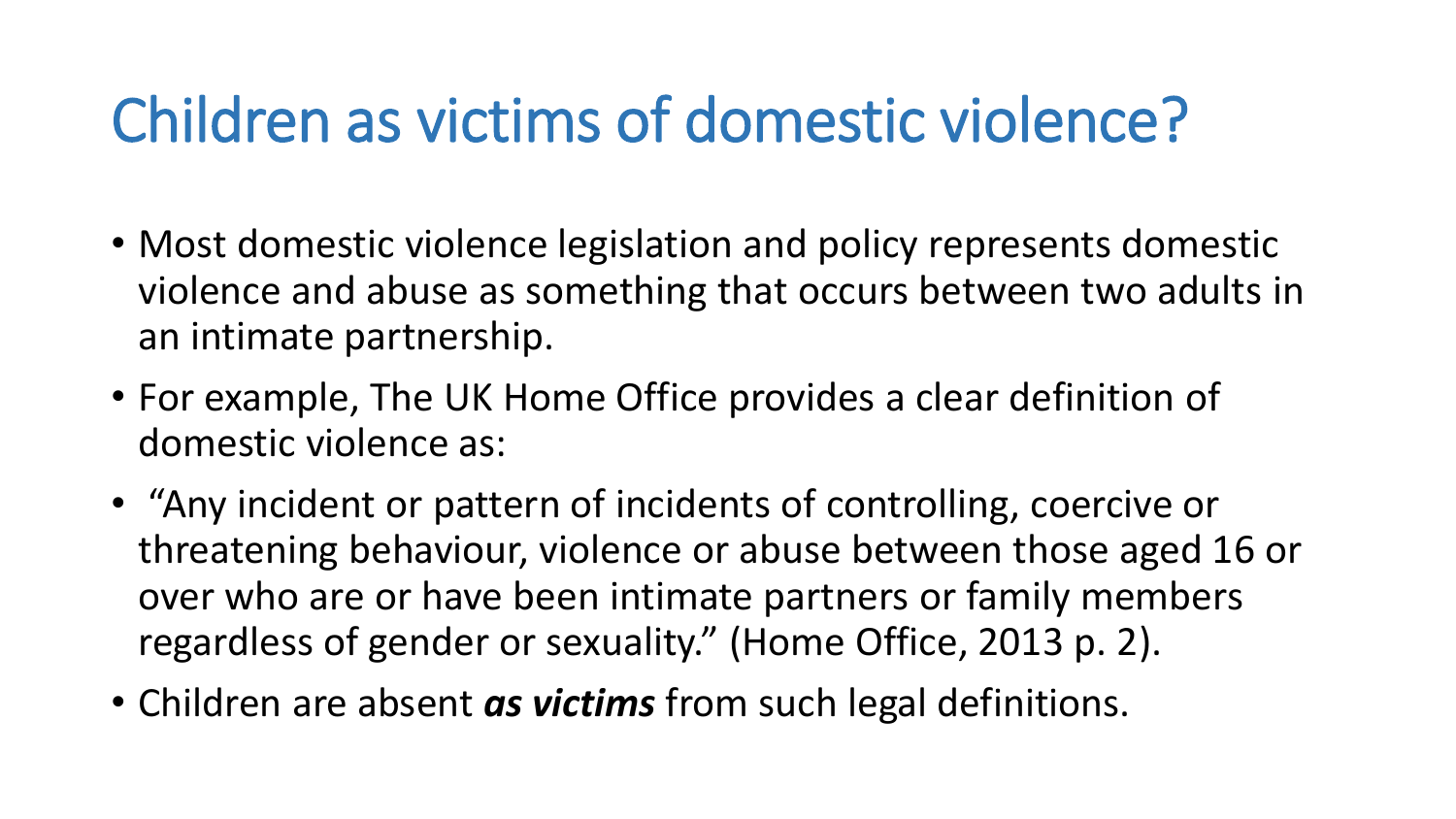### More than 'collateral damage'

- Children are described as 'witnesses' to domestic violence or 'exposed to domestic abuse'
- This results in a framing of children as living with abuse, affected by it, but not as its *direct victims*.
- They are positioned as 'collateral damage' to adult violence.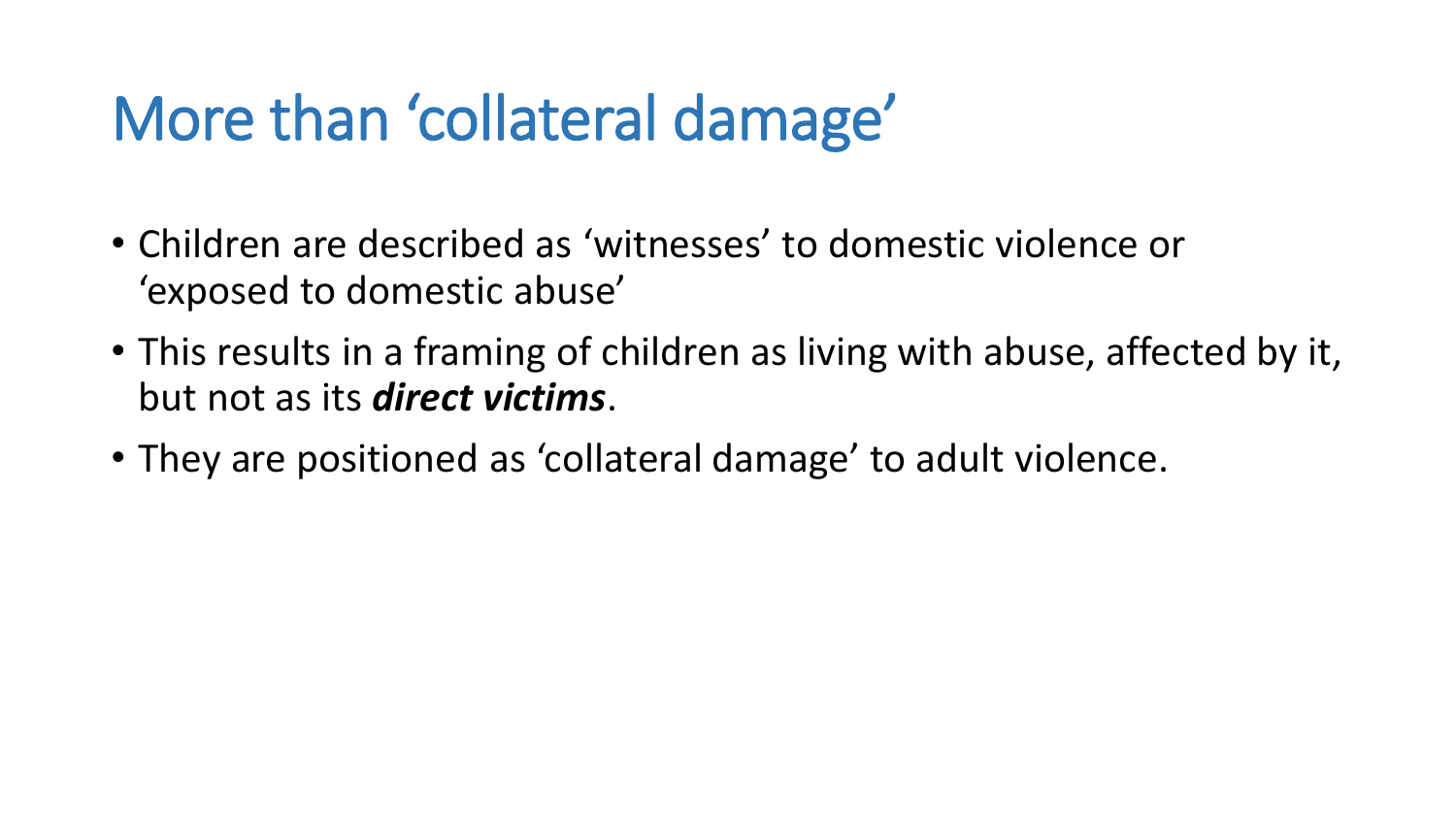### More than 'witnesses' to violence

- When we talk to children about domestic violence, it is clear that it is not something they 'witness' from a distance
- Passive framing
- To genuinely help children deal with and recover from domestic violence, we need a policy framework that sees children both as victims and as active beings, making sense of and working with their experiences of domestic violence (Mullender et al., 2003; Overlien & Hydén, 2009; Carolina Øverlien, 2011)
- Legislative frameworks that do not recognise the real impact of domestic violence on children, and that do not take into account children's capacity for meaningmaking in adverse situations and agency in relation to them are inadequate to support children who have experienced domestic violence.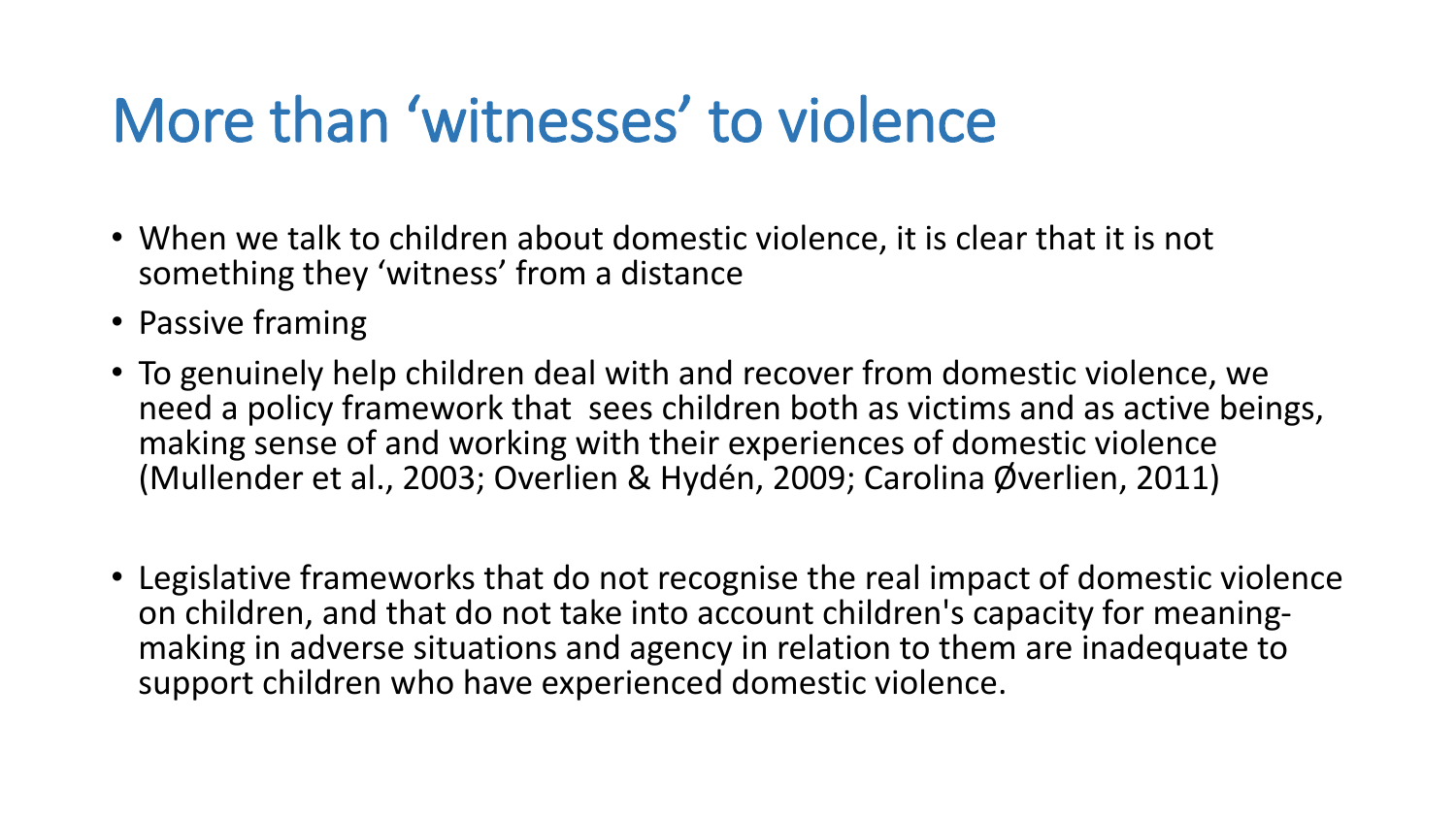#### • Services for young people remain largely a 'bolt on' to existing domestic violence services, with many children not receiving any specialist support after experiencing domestic violence and abuse, and only 9% of children who have experienced domestic violence in the UK have access to Child and Adolescent Mental Health Services for mid to long term support (CAADA, 2014b).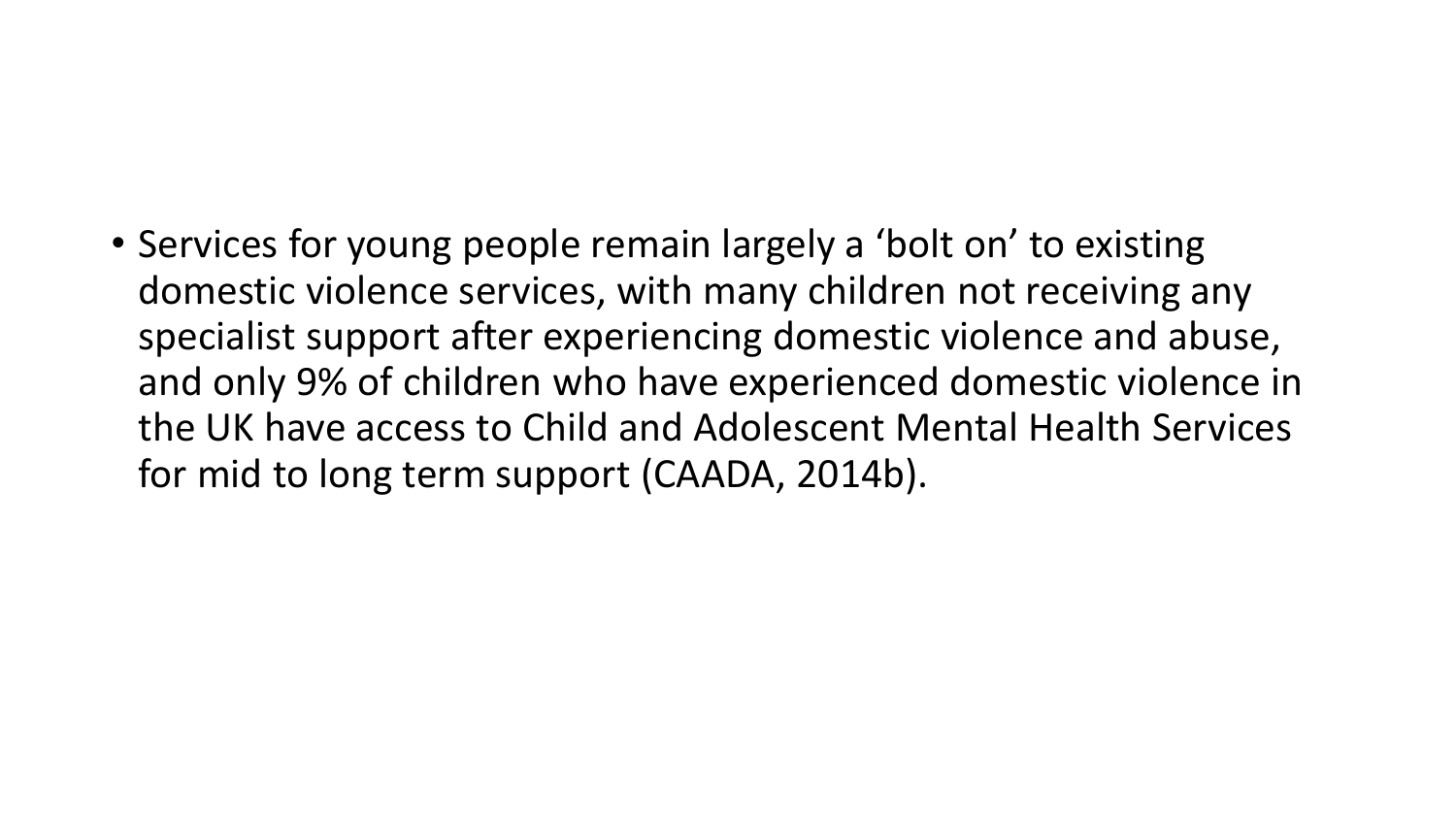### More than witnesses to violence

- The historical definition restricts our legal understanding of domestic violence to intimate relationships, predominantly in adult dyads.
- The implication of this framing of domestic violence is to reproduce, discursively, conditions in which children are only ever positioned as 'collateral damage' in the policing and management of domestic violence.
- Children are not recognised in policy or in criminal law as direct *victims* of domestic violence. If they are discussed at all in domestic violence policy, it is as witnesses or as 'also affected'.
- This is at odds with the well-established and still growing body of evidence that indicates how damaging domestic violence is to children and young people, and is rooted in an old fashioned understanding that domestic violence is primarily about violent interactions in the dyad and not the intimate family relational structure of violence psychological abuse and control.
- It is important to recognize, both legally and in work with families affected by domestic violence, that the exercise of power in abusive and controlling relational dynamics can be troubling and distressing for children.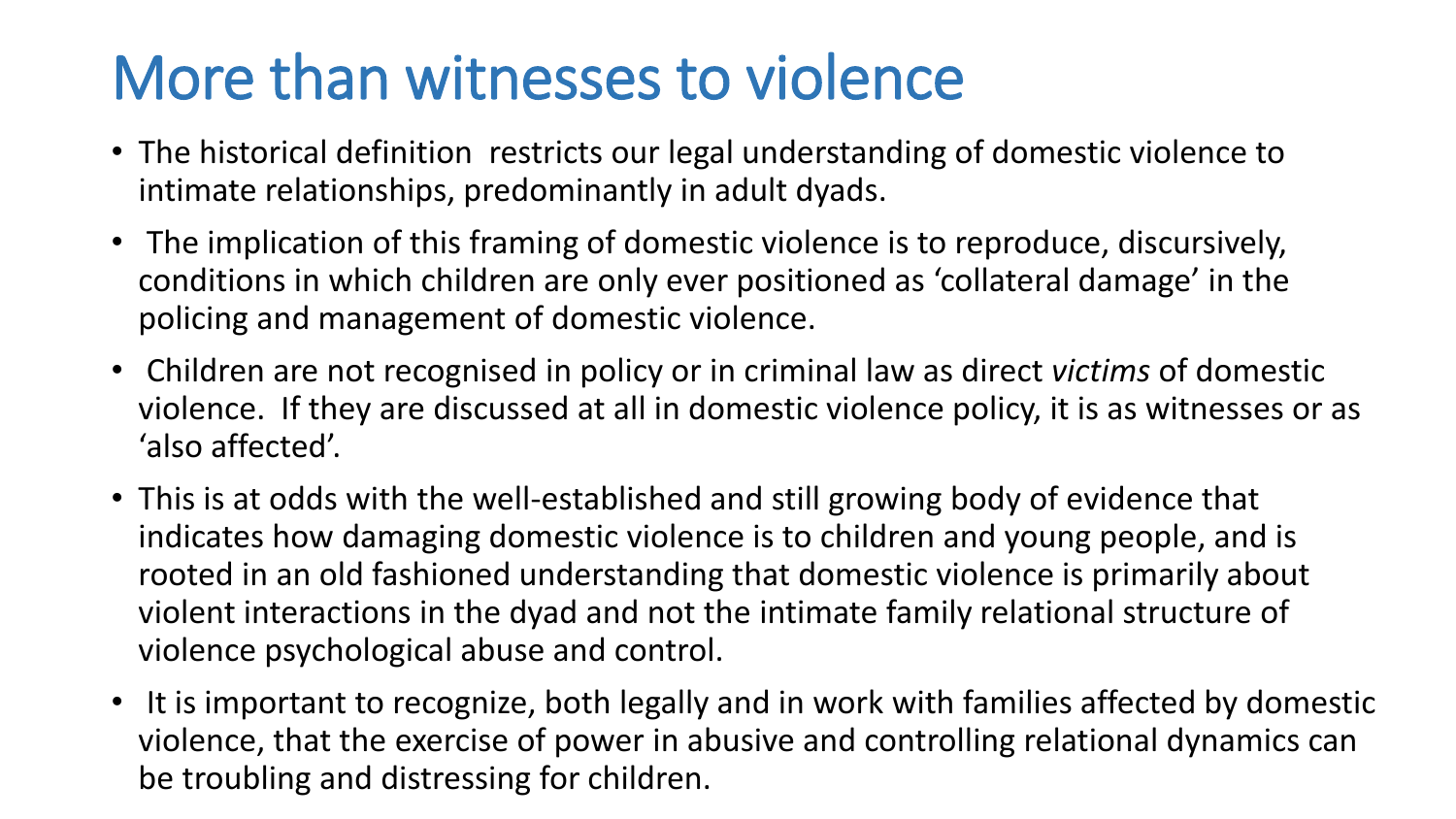### More than witnesses

- The importance of placing children's experiences on the agenda in our responses to domestic violence
- the 'victim' in domestic violence is not just the adult in the intimate dyad; it is also any children within the household who are affected by the violence, either directly or indirectly.
- A shift to recognize children as equal victims in the crime of domestic violence and abuse has two important implications
	- it requires that we listen to children who experience domestic violence and abuse,
	- and it creates space to recognize their own creative and agentic strategies in response to abuse and control within the family.
- It opens a different discursive space in which the child is recognized as being as important as the adult antagonists in our responses to domestic violence and abuse.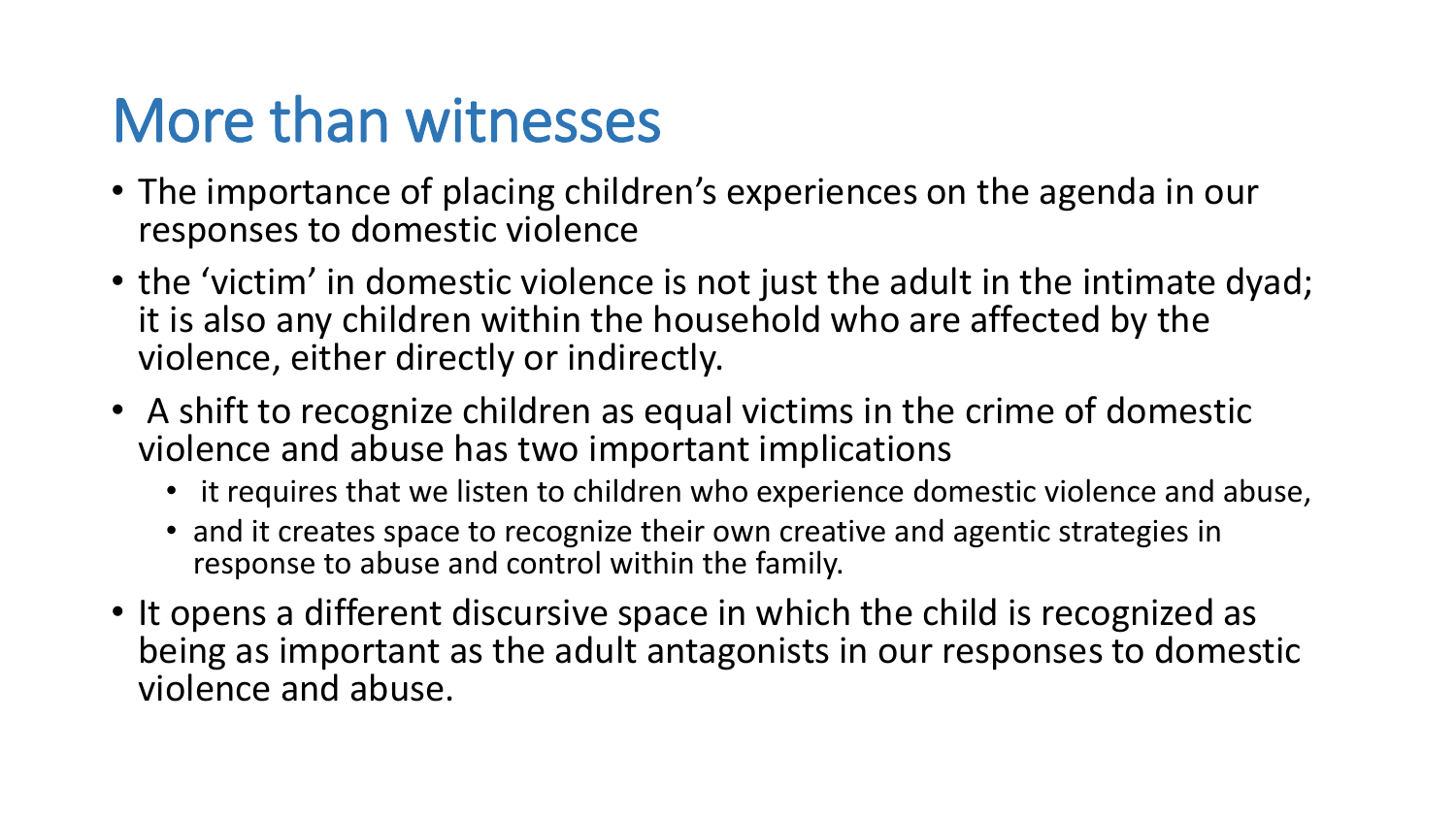### When we make space for children to speak....

Listening to children carefully, paying attention to their experiences, not<br>telling them how they should feel, but allowing them to **explore how they**<br>**feel** - these kinds of things enable children to feel validated and va keep things secret.

Further children reported that talking about their experiences in a supportive environment enlarged their sense of a positive possible future, and increased their sense of aspiration.

Providing a non-judgemental space helped young people also to work<br>through the difficulties they experienced with interpersonal relationships. It<br>also enabled participants to talk through relationships with the violence parent, and find ways of re-framing that relationship.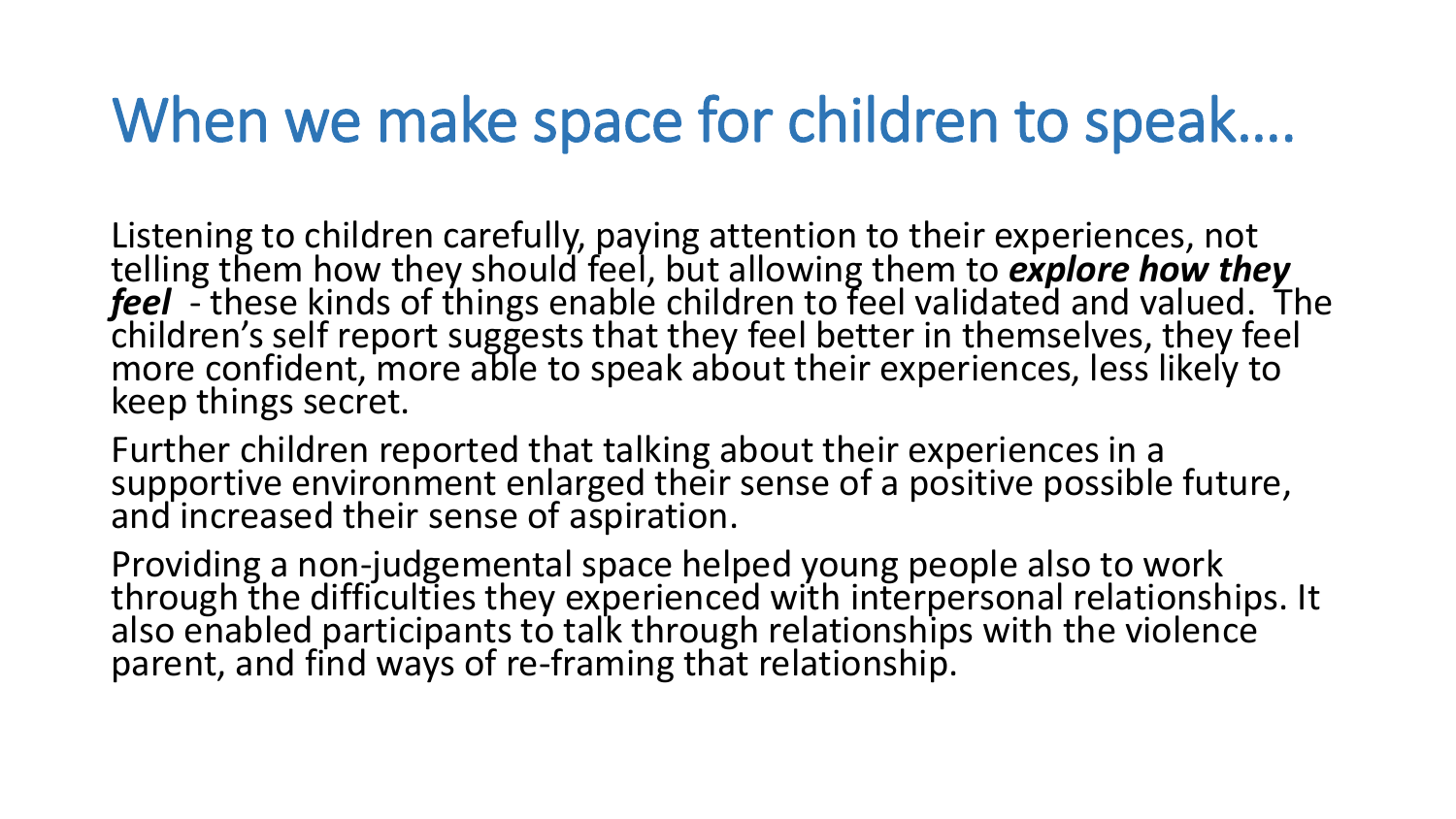### **Conclusions**

- Young people are not passive witnesses to DV. They are reflexive, meaning making, and agentic in their experiences of their family
- Their emotional life in relation to DV is complex and multifaceted
- Accounts of their experiences are multi-layered and the emotional nature of their experience is not written 'on the surface'.
- Children have been silenced historically by insufficiently responsive professional practice and legal frameworks
- It is surely time that this changed?